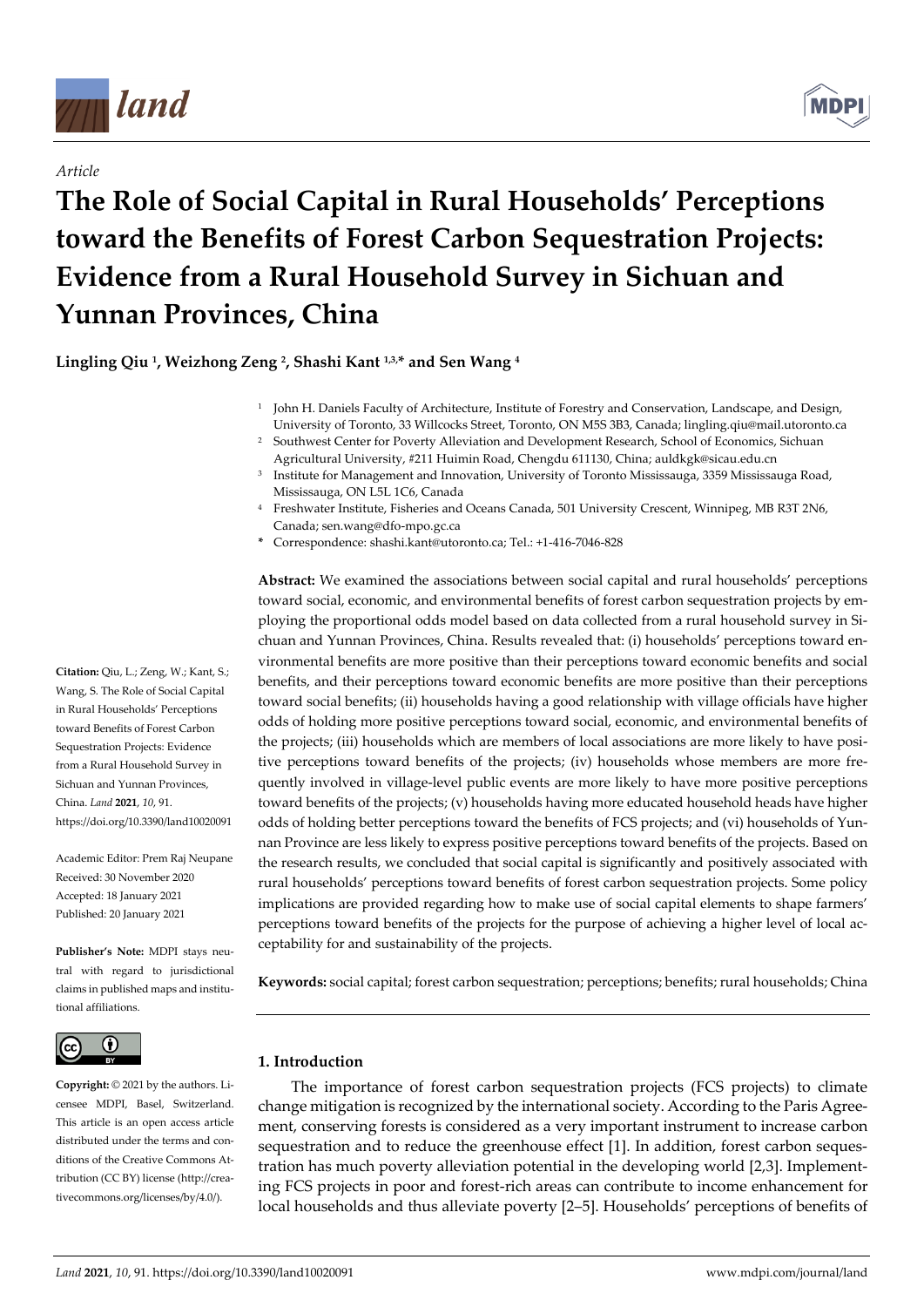FCS projects can influence their willingness to support the sustainable development of these projects [6]. Households who have positive perceptions of benefits of FCS projects are more likely to provide support for the development of such projects as compared to households having negative perceptions [6]. Therefore, local households' perceptions toward benefits of FCS projects are considered capable of influencing the sustainable development of these projects in project areas, which indicates that investigating households' perceptions of benefits of FCS projects is of much practical significance to the continuation and sustained development of such projects. Exploring the association between social capital and households' perceptions of benefits of FCS projects is helpful for researchers to understand the hidden drives of household behaviors about their involvement in these projects, and is instrumental for policy makers to improve the future design and implementation of these projects through using policy instruments relating to social capital elements.

Many researchers, including Herreros and Criado [7]; Jones and colleagues [8,9]; Sandanam and colleagues [10]; Ruseva and colleagues [11]; Ziersch and colleagues [12]; Hoogerbrugge and Burge [13]; Jayashankar and Raju [14]; Curry and Holter [15]; Daza [16]; Abrahamowicz [17]; Nowiński and Rialp [18]; Torabi and colleagues [19] and Chen [20] have examined the relationship between social capital and people's perceptions. These studies are primarily focused on the associations between social capital and people's perceptions toward policy implementation; toward immigration; toward entrepreneurial and organizational behaviors; toward education; toward politics, etc. For example, based on face-to-face semi-structured interviews with landholders in Melbourne (Victoria, Australia), Torabi and colleagues highlighted that social capital elements play an important role in easing negative perceptions of landholders and then promoting their participation in biodiverse carbon planting programs/carbon-forestry projects [20]. Jones and colleaguesa and Jones and colleaguesb claimed that social capital is significantly positively associated with people's perceptions of environmental policies [8,9]. They investigated the association between social capital and people's perceptions of general environmental policies, which provided us with empirical support for the examination of social capital influence on specific conservation projects such as the FCS projects.

As reviewed above, despite that there is empirical evidence for the relationship between social capital and people's perceptions toward environmental programs, none of the relevant studies is focused on the association between social capital and rural households' perceptions toward benefits of FCS projects. Thereby our study intends to add to the existing research body by empirically examining the association between social capital and rural households' perceptions toward benefits of FCS projects based on data from a rural household survey in Sichuan and Yunnan Provinces (China). Because costs and benefits of agricultural and forestry projects are commonly categorized into social, economic, and environmental dimensions [6,21–24], we investigate rural households' perceptions toward social, economic, and environmental benefits of FCS projects. Based on data collected from 450 rural households, our study uses proportional odds model as the statistical method to examine the relationship between social capital and rural households' perceptions toward social, economic, and environmental benefits of FCS projects. In this paper, we address two research questions: (i) Are local households' perceptions about social, economic, and environmental benefits of FCS projects different? and (ii) What is the relationship between social capital and rural households' perceptions toward social, economic, and environmental benefits of FCS projects? Our research results are expected to contribute to policy interventions which will make use of social capital elements to shape local farmers' perceptions toward benefits of FCS projects and desirably make FCS projects more acceptable and sustainable in local communities.

The rest of this paper is organized as follows. Section 2 presents the theoretical framework, followed by an introduction of FCS projects in Sichuan and Yunnan. Following is the methodology composed of data collection, variables, and data analyses. And results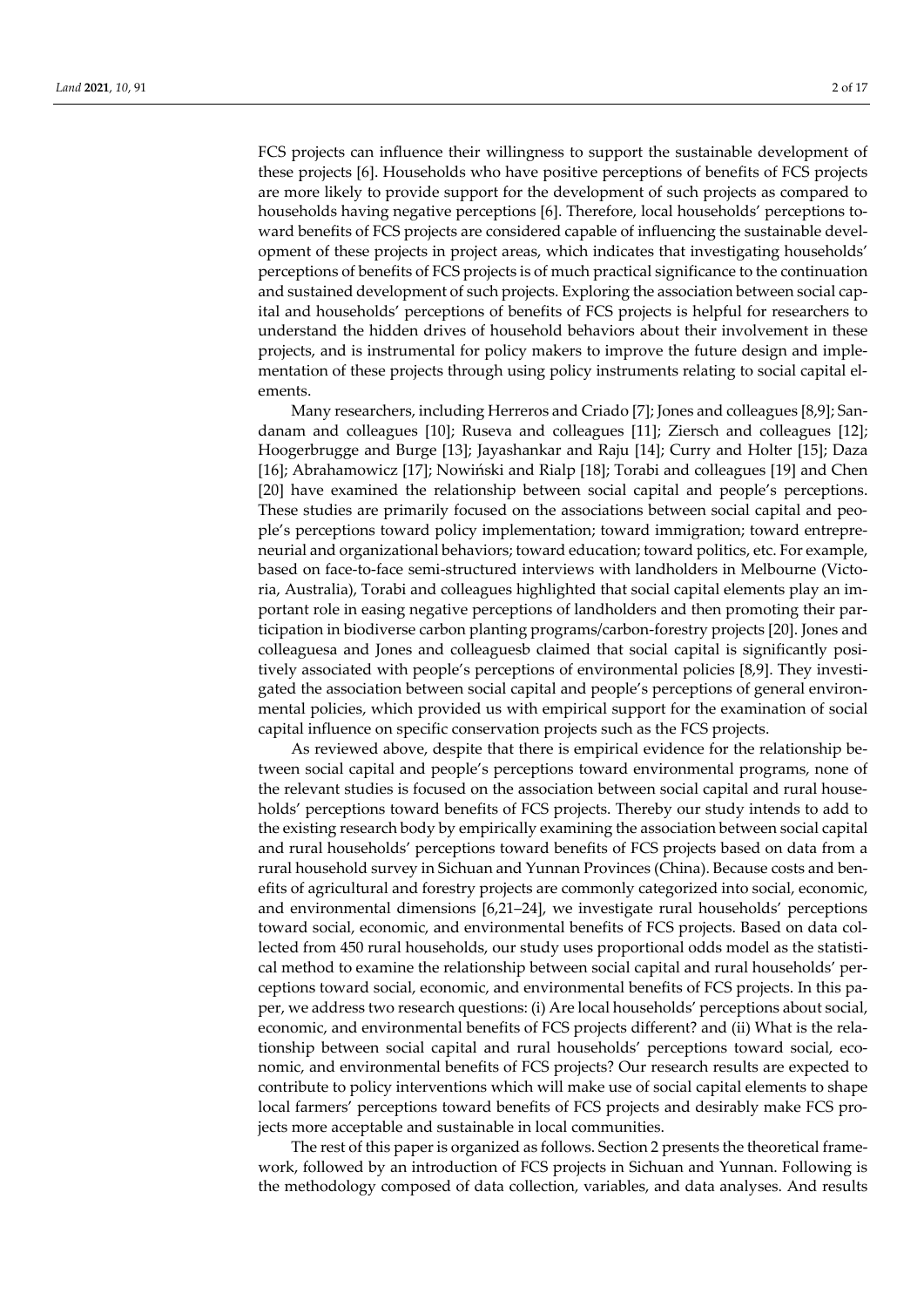and discussion are provided after the methodology. The last section shows the concluding remarks.

#### **2. Theoretical Framework**

Social capital is the aggregate of social resources which are shared and available among a community [25]. Social capital is also considered as a social-structural resource which is composed of some elements of a social structure and facilitates some actions of individuals who are within the structure [26]; the structure may be in the forms of networks, trust and norms which enable members to act together more effectively to pursue common objectives [27]. Similar to other forms of capital such as human capital and physical capital, social capital is productive, making possible the achievement of certain ends which would not be attainable in its absence [26]. However, Coleman proposed that what makes social capital different from other forms of capital is that social capital inheres in the structure of relations among persons, lodged neither in individuals nor in physical instruments of production [26]. Social capital, therefore, is most intangible as compared to physical capital and human capital.

Due to its inherent content of peoples' relations, social capital is believed to have associations with peoples' perceptions, behaviors, performance and outcomes. People who have more social capital tend to be more proactive and thus have easier access to more productive resources and consequently earn a higher level of income [4]. Back in 1990s, research by Putnam revealed the powerful impact of social capital on the performance of government and other social organizations [28]. Specifically, Putnam concluded that civic engagement in community affairs, termed as one essential component of social capital, significantly influences performance of government and social institutions [28]. As a valuable intangible asset, social capital is also playing an increasingly important role in entrepreneurial performances [29]. Because human beings tend to take actions based on what they perceive, perceptions are considered to have a direct and pervasive impact on behaviors [30]. Hence, figuring out the association between social capital and perceptions is instinctively more than necessary to reveal how social capital influences people' behaviors and subsequently the resulting performances and outcomes.

According to Scrivens and Smith's study which built on the work of Bourdieu, Coleman, and Putnam, social capital is classified into four categories including personal relationships, social network support, civic engagement, trust and cooperative norms [31]. Personal relationships and civic engagement mainly refer to network structures and activities, while social network support and trust and cooperative norms are identified as productive resources. As personal relationships and civic engagement are highly emphasized and commonly used as social capital elements in rural studies [32–38], we select social capital measurements based on these two dimensions.

Following the definition of social capital, we define the term "perception". As revealed by Oatley's research, actual perception involves both "bottom up" and "top down" operations [39]. The "bottom up" operation starts from the elements in the lowest domains (e.g., the sensory input such as what the perceiver sees, hears, and touches), and gradually works up towards more and more complex interpretations; The "top down" operation relates to the perceiver's prior-formulated expectations of the sensory input, and represents how the sensory information is interpreted. Distinct from attitude which represents people's action tendencies to an object, perception represents the meaning attributed to an object [40]. The difference in the respective definitions of attitude and perception implies that people may develop their action tendencies to an object based on their impression on or knowledge about the object, whereas they may attribute meaning to an object without necessarily having knowledge about it. That is, people may simply attribute meaning to an object based on their received sensory input such as what they see, hear, or touch, which to some degree makes it less restrictive to study perception. Practically, it is quite possible that not all households in the FCS project area have capacity to access knowledge about such projects, which to some degree makes it challenging to elicit their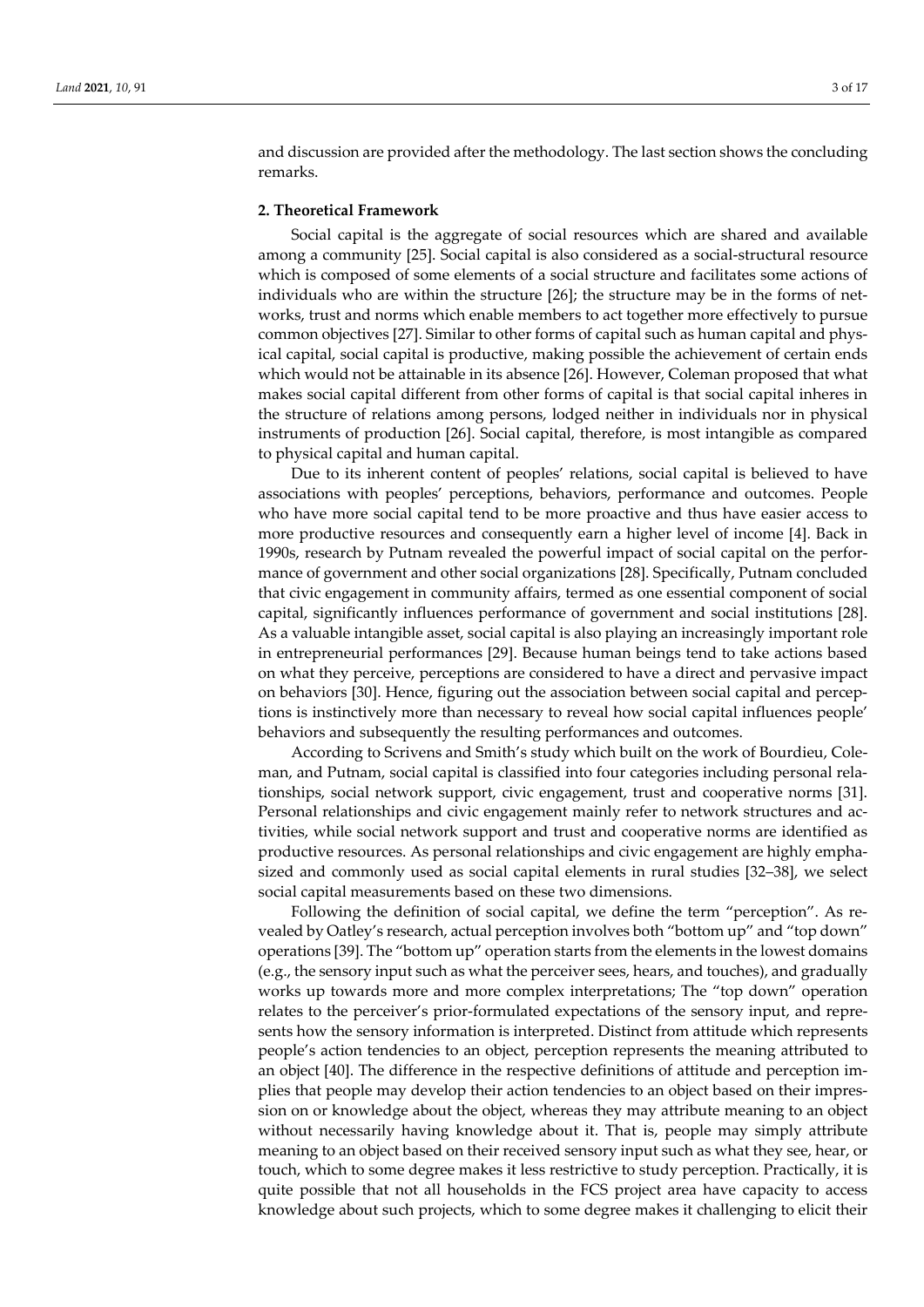attitudes toward the projects. Considering the rural reality, we focus on perception rather than attitude as less restrictions of eliciting perceptions indicate higher odds of survey success. Perception can only be measured indirectly in the form of inference. For instance, local households' perceptions toward economic benefits of FCS projects can only be inferred by their answers to questions relating to the economic benefits.

Referring to the existing research which identified an association between social capital and perceptions [7–19], we in our study hypothesize that personal relationships and civic engagement as social capital elements are associated with rural households' perceptions toward benefits of FCS projects. There are two major reasons why we choose personal relationships and civic engagement as social capital elements used in our study: (i) the first reason has been addressed in the above text which states that many studies of rural households use personal relationships and civic engagement as social capital representations; (ii) the other reason is that the survey design predominantly includes questions relating to household-level factors as we intend to collect the household-level data, which inevitably neglects community-level elements in terms of the representation of social capital. More specifically, we speculate that households having good interpersonal relationships and active civic engagement tend to have positive perceptions toward benefits of FCS projects. For instance, households who get along well with neighborhoods and village officials are more likely to be optimistic toward their lives, and thus are more likely to have positive perceptions toward benefits of FCS projects. Likewise, households actively involved in village-level public affairs tend to gain more comprehensive knowledge about the FCS projects and consequently more likely develop positive perceptions toward the projects. As such, we theoretically claim that social capital is positively associated with households' perceptions toward benefits of FCS projects, which will further be confirmed through empirical examination by our study. In addition to social capital elements, some other possible factors may also influence households' perceptions toward benefits of FCS projects, such as age [12,13,19], gender and educational attainment [7,8,12,13,16,19], power, and geographic locations. These possible influencing factors were identified either by literature overview or through focus group discussions with local households, which will be further discussed in the variables section. As discussed, a chart is presented to showcase the influencing factors of households' perceptions toward benefits of FCS projects (Figure 1).



Figure 1. A model of households' perceptions toward benefits of FCS projects.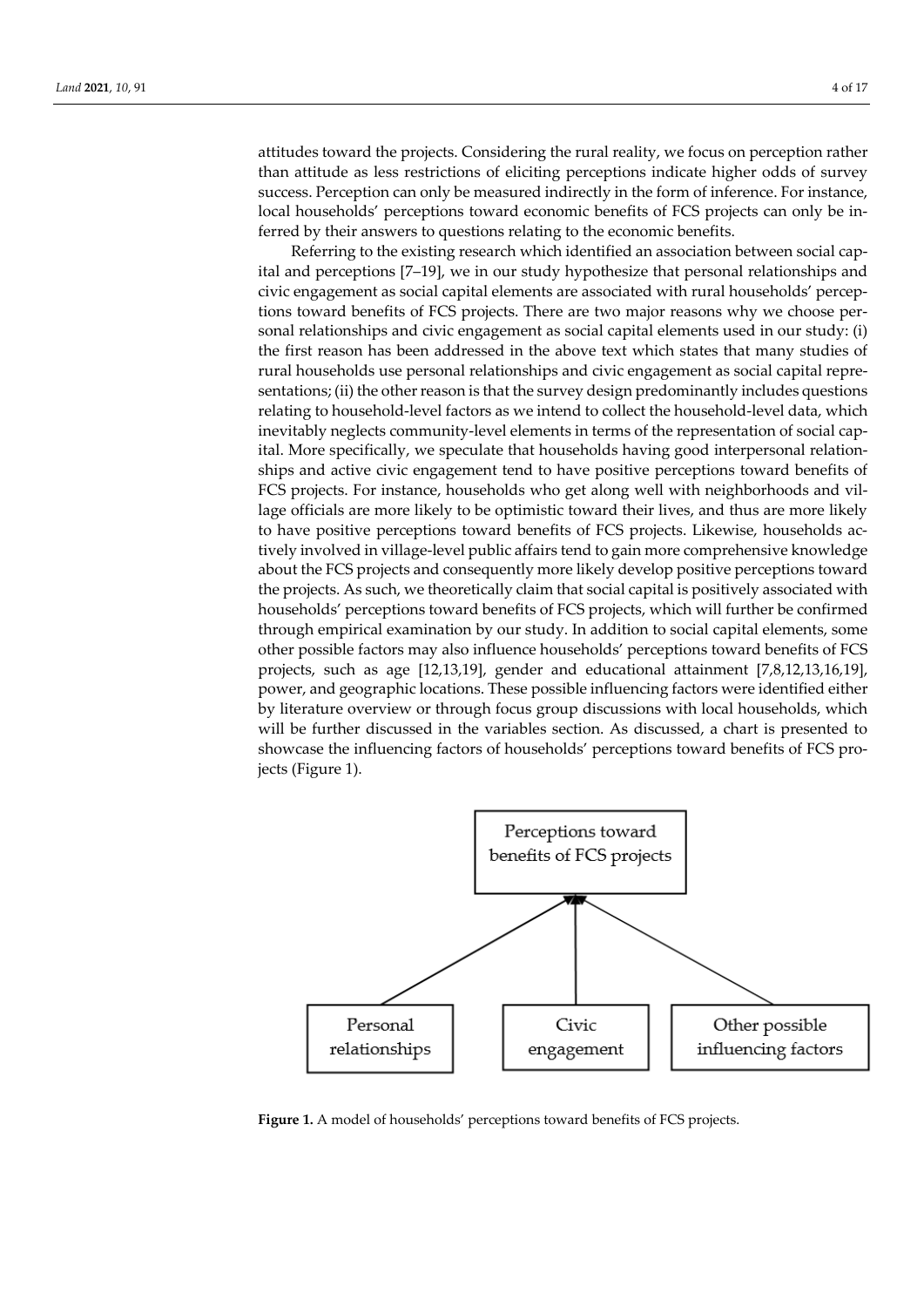#### **3. FCS Projects in Sichuan and Yunnan**

The study sites cover the project areas of two FCS projects-The Novartis Sichuan Forestry Project (also called Novartis Sichuan Climate, Community and Biodiversity Project) in Sichuan Province and a multiple-benefit forest project which also follows the Climate, Community, and Biodiversity Standards (CCB Standards) in Yunnan Province.

The Novartis Sichuan Forestry Project (NSF Project) was initiated by Novartis (a Swiss pharmaceutical company) in 2010 and was validated to the CCB Standards in 2013. The CCB Standards were developed by the Climate, Community & Biodiversity Alliance (CBBA), which are the leading social and environmental standards for land-based carbon projects, aimed at generating significant climate, community, and biodiversity benefits [41–43]. These Standards identify projects which simultaneously address climate change, support local communities, and conserve biodiversity; promote excellence and innovation in project design and implementation; and mitigate risk for investors, offset buyers, and increase funding opportunities for project developers [43]. The NSF Project was expected to achieve three goals, which were respectively mitigating climate change through carbon sequestration, improving the income of local households, and enhancing biodiversity. Also, in 2013, it was registered as a Clean Development Mechanism Afforestation and Reforestation Project (CDM A&F Project) under United Nations Framework Convention for Climate Change (UNFCCC), which makes it the second registered CDM carbon-sink forestry project and the largest one in Sichuan Province, China [41,42].

The NSF Project period is thirty years, and project areas are located in five counties— Ganluo, Yuexi, Meigu, Zhaojue, and Leibo—of Liangshan Yi Autonomous Prefecture in Sichuan Province. Plantation was completed in 2018, and it was done on the deforested land under clear tenure holdings. The participating entities of the project and their responsibilities are as follows: Novartis Pharmacy Switzerland and Novartis China are the project investor; Shanshui Conservation Center is the technology provider for the project; Forest departments at the national and provincial levels take responsibilities for the project supervision; Forest departments at the county level are the project implementers; Sichuan Daduhe Forestation Bureau is the project developer; Yi ethnic minority communities are participants in the plantation and forest management practices. Novartis Pharmacy Switzerland and Novartis China were expected to provide 65% project funds and the remaining 35% were supposed to be funded by the forest departments of Sichuan Province [44]. According to the project design document, first verification and credit issuance of carbon will take place in 2025. The lands on which the project is implemented are distributed in forty-nine villager groups of five participating counties. The project is expected to benefit 4265 rural households, most of which are comprised of Yi people that overlap an overwhelmingly large number of poor populations.

The forest carbon sequestration project of Yunnan Province is a multiple-benefit forest project which follows the CCB Standards. Similar to the project in Sichuan Province, it is an afforestation and reforestation project. It was initiated in 2005. The purposes of this project were to achieve compensation for ecological benefits through carbon transactions, to increase community income while protecting biodiversity, and to urge community residents to restore and protect forests. The project was jointly implemented by the National Forestry Bureau (now National Administration of Forestry and Grassland), Conservation International (CI), The Nature Conservancy (TNC), and the Department of Forestry of Yunnan Province (now Department of Forestry and Grassland of Yunnan Province). The project area includes the counties of Tengchong, Jinghong, Menghai and Mengla. Forest land used for the project was converted from agricultural land and grassland, aiming to create 467.6 hectares of high-quality forest. According to the project design document, the project was expected to involve and benefit 433 rural households/2108 farmers; local households in the project area were primarily involved in tree plantation and forest patrolling and protection activities.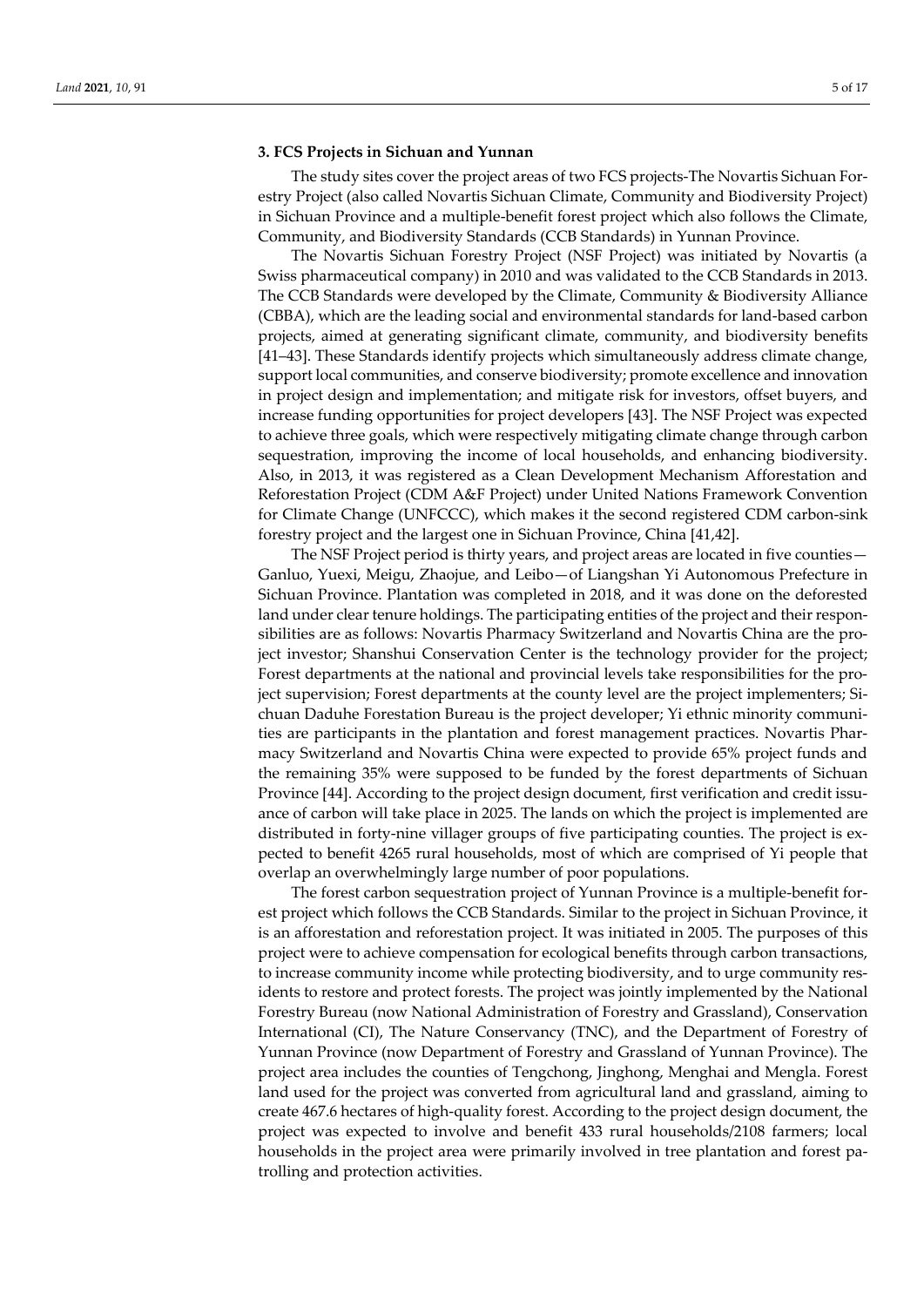# **4. Methodology**

# *4.1. Data Collection*

Data were collected through a household questionnaire survey of rural households participating in the two FCS projects (see Supplementary Material). Prior to the household survey, we conducted a focus group discussion (FGD) to assist in the design of questionnaire. FGD participants were composed of adult representatives from different participating households, selected from different age cohorts and groups with different levels of educational attainment. After the FGD, we completed the design of questionnaire. To test and refine the questionnaire, we also conducted a small-scale pre-survey with ~20 households in Yuexi County. Based on the feedback of the pre-survey, the questionnaire was finalized and then used for the formal household survey. For the household survey, we used a random sampling method to select households. In each Province, we randomly selected two counties—Ganuo and Yuexi—in Sichuan Province, and the counties of Tengchong and Jinghong in Yunnan Province (see Figure 2). Next, we randomly selected 2–3 towns in each county, and 1–2 villages in each town. Finally, 50% households participating in the respective projects were selected from each selected village for survey. The survey data were collected at the household level instead of the individual level. On behalf of their households, one adult member in each household was interviewed. However, all interviewees were free and were encouraged to obtain the information from other family members. The sample villages are located in ethnic minority areas, and therefore local college students were employed as translators to overcome communication barriers. Totally 450 rural households were interviewed, 180 in Sichuan Province and 270 in Yunnan Province. We received usable data from 367 households, attaining a response rate of 81.56 percent. The questionnaire has three parts: (i) questions related to the measurement of perceptions toward economic, social, and environmental benefits; (ii) questions to measure social capital; and (iii) questions related to sociodemographic variables. Details of these variables and measurements are discussed next.

## Locations of the study sites



**Figure 2.** A map of locations of the study sites.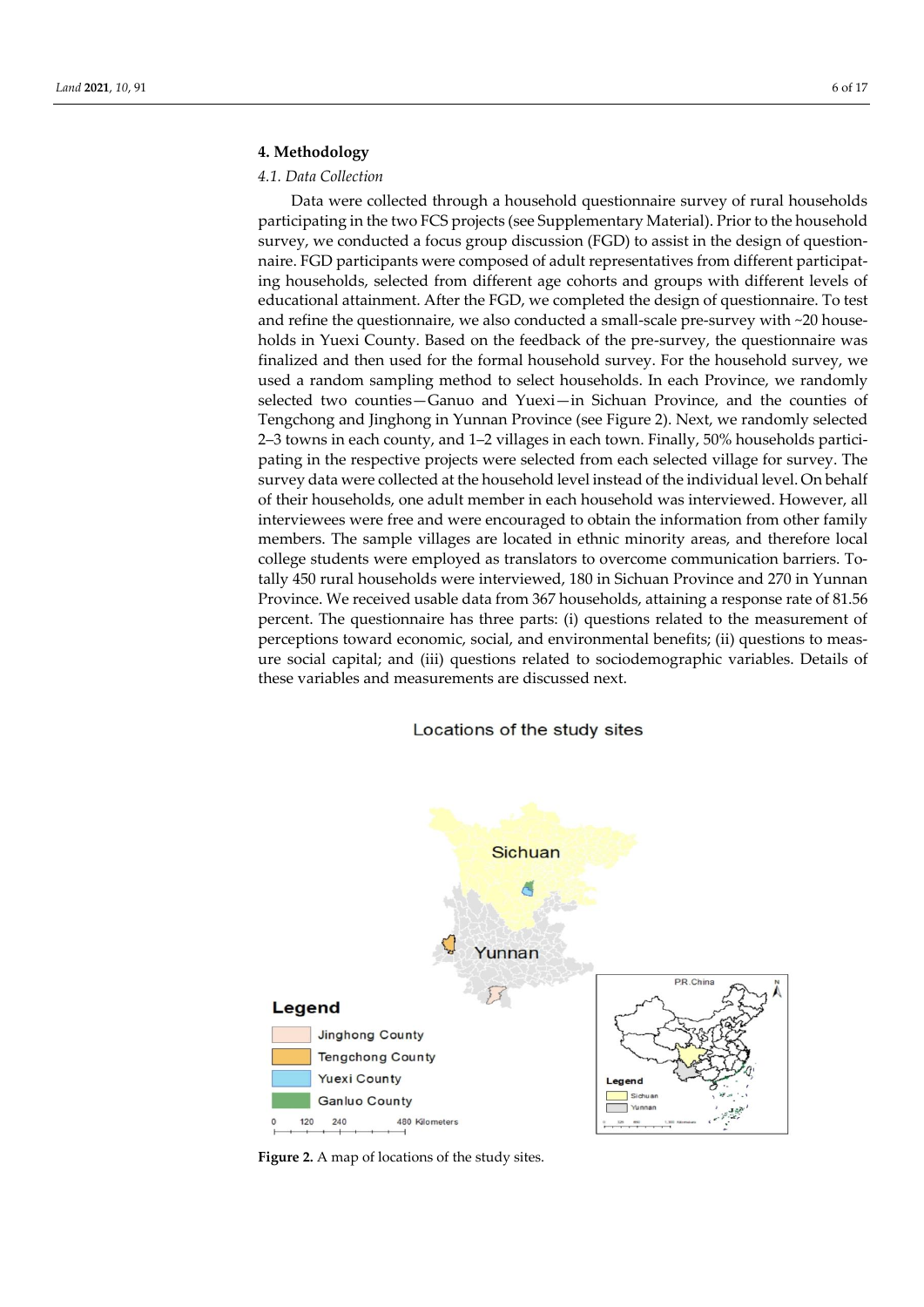#### *4.2. Variables*

#### 4.2.1. Dependent Variables—Erceptions about Benefits

Respondents' perceptions toward economic, social, and environmental benefits of the FCS projects were measured by a set of questions for each type of benefit. The subject of questions was composed of wage income from participation in the project, income from renting/transferring land to the project, returns from harvesting non-timber forest products, and enhancement of overall income for economic benefits; overall life satisfaction, learning of new skills, enrichment of life, fulfillment by supporting the project, and awareness about ecological protection for social benefits; and improved air quality, enhanced biodiversity, decrease in natural disasters, and increased forest cover for environmental benefits. Every question was framed in terms of a statement and participants were asked to indicate their response on a 5-point Likert scale ranging from strongly disagree (1) to strongly agree (5).

# 4.2.2. Independent Variables—Social Capital

As defined by Scrivens and Smith, personal relationships refer to the structure and nature of people's personal networks, concerned with the connections between people who know each other in one way or another [31]. In our study, we used two variables– relationship with neighbors (RELWNHB) and relationship with village officials (RELWVOF) as measures of personal relationships. Both personal relationship variables were measured using a 5-point Likert scale ranging from 1 (very bad) to 5 (very good).

As per Scrivens and Smith, "Civic engagement refers to actions and behaviors that can be seen as contributing positively to the collective life of a community or society, as well as to the characteristics of these civic networks themselves" [31]. Hence to measure civic engagement, we used two variables–membership in local associations (MEMASSO), and involvement in village public events on a yearly basis (INVPUBE). Membership in local associations is measured by a binary scale–1 means the sample household is a member of local associations/organizations and 0 meaning it is not a member. Involvement in village public events on a yearly basis is a numerical variable which takes different values to indicate the frequency of sample households' involvement in village public events. The rubric of all four social capital variables is such that larger the value of the variable higher is the social capital.

### 4.2.3. Other Covariates

In addition to social capital variables, some covariates are also selected for the modelling procedure. These covariates are composed of gender of the household head (GEN-DER), age of the household head (AGE), years of schooling of the household head (YRSCHOL), the political power of the household (POPOWER), and the province dummy (DUMPROV). Gender of the household head is a categorical variable that has two categories male and female; we use value 1 for denoting male and 0 for female. Age of the household head and years of schooling of the household head are numerical variables. The political power of the household is interpreted via whether there is at least one elected village official in the family, which takes value 1 if the investigated household has at least one village official and 0 otherwise. The province dummy takes the value 1 for Yunnan Province and value 0 for Sichuan Province. Abbreviations used, measurement scale, and descriptive statistics of all variables are presented in Table 1.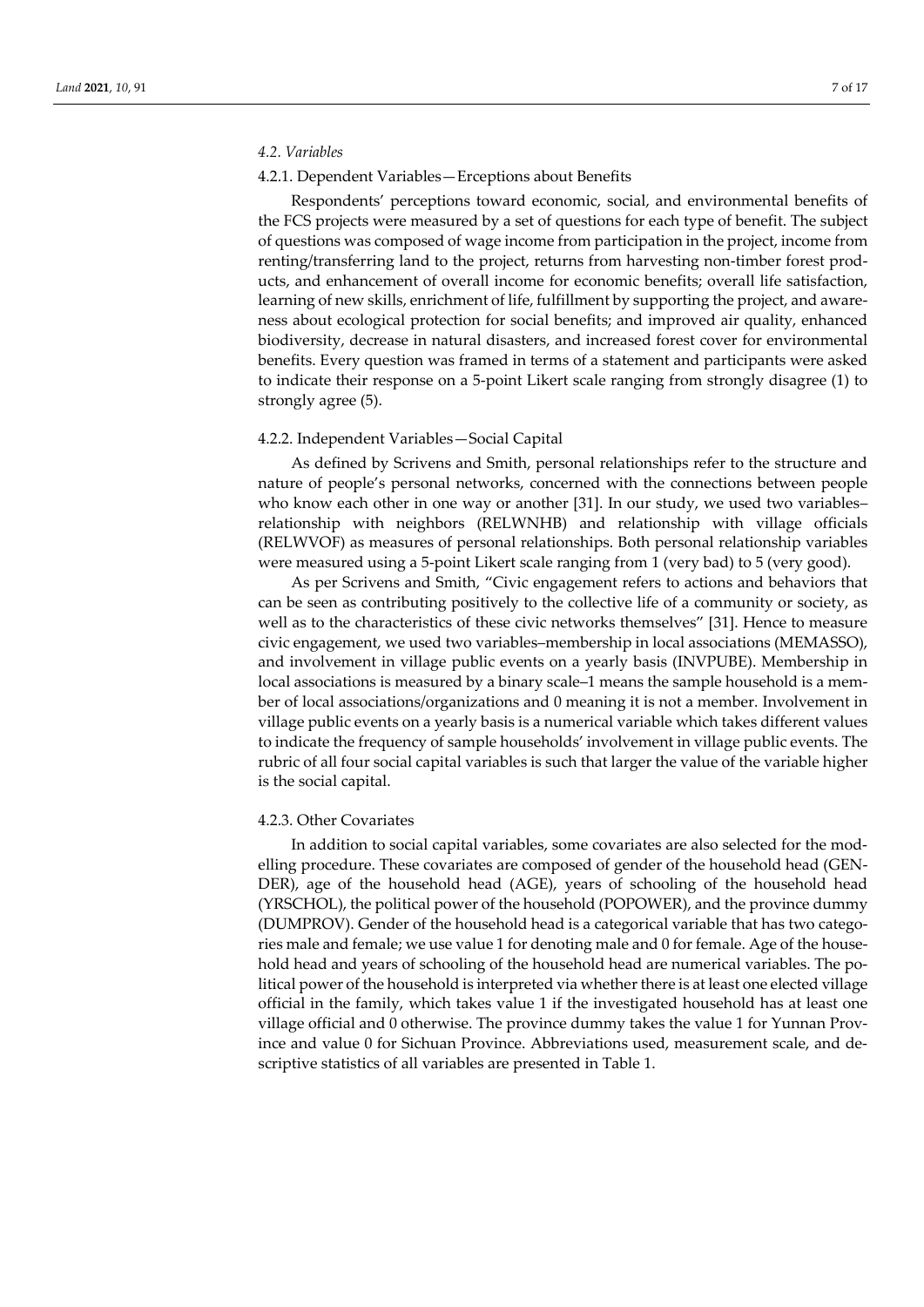| <b>Variables</b> | Meaning                                                | <b>Measurement Scale</b>            |       | Mean Std.Dev |
|------------------|--------------------------------------------------------|-------------------------------------|-------|--------------|
| PERSOCB          | Respondents' perceptions of social benefits            | 5-point Likert Scale                | 2.97  | 0.78         |
| PERECOB          | Respondents' perceptions of economic benefits          | 5-point Likert Scale                | 3.09  | 0.71         |
| <b>PERENVB</b>   | Respondents' perceptions of environmental benefits     | 5-point Likert Scale                | 3.24  | 0.70         |
| <b>RELWNHB</b>   | Relationship with neighbors                            | 5-point Likert Scale                | 3.16  | 1.18         |
| <b>RELWVOF</b>   | Relationship with village officials                    | 5-point Likert Scale                | 3.92  | 0.85         |
| <b>MEMASSO</b>   | Membership in local organizations                      | Binary Scale $(1 = yes; 0 = no)$    | 0.55  | 0.50         |
| <b>INVPUBE</b>   | Involvement in village public events on a yearly basis | Cardinal Scale                      | 4.35  | 2.17         |
| <b>GENDER</b>    | Gender of the household head                           | Binary scale (Male = 1; female = 0) | 0.93  | 0.25         |
| AGE              | Age of the household head                              | Years                               | 46.67 | 11.33        |
| <b>YRSCHOL</b>   | Years of schooling of the household head               | Years                               | 4.93  | 2.48         |
| <b>POPOWER</b>   | Political power of the household                       | Binary Scale $(1 = yes; 0 = No)$    | 0.11  | 0.31         |
| <b>DUMPROV</b>   | Province dummy                                         | $1 =$ Yunnan; $0 =$ Sichuan         | 0.71  | 0.46         |

Notes: 5-point Likert scale is specified as Very negative/bad = 1; Relatively negative/bad = 2; Neutral = 3; Relatively positive/good = 4; Very positive/good = 5; Means and Std.Devs are computed using Stata 14.0.

#### *4.3. Data Analysis*

Data analysis included three steps: (i) construction of indices for perceptions; (ii) analysis of variations in perceptions toward economic, social, and environmental benefits, and (iii) modeling of perceptions toward economic, social, and environmental benefits. These steps are discussed next.

In the first step, we construct indices for perceptions of economic, social, and environmental benefits of the FCS projects. We have four questions each for economic and environmental benefits, and five questions for social benefits. Hence, to construct a comparable measure of all three types of benefits, we use two stage process. In the first stage, we add numerical values of answers to each question related to the benefit. In the second stage, we transform the indexes for three types of perceptions into three ordinal categorical variables with each having five response levels including very negative ( $1 \leq$  values  $\leq 5$ for perceptions of social benefits;  $1 \leq$  values  $\leq 4$  for perceptions of economic and environmental benefits), relatively negative (6  $\le$  values  $\le$  10 for perceptions of social benefits; 5  $\le$ values  $\leq 8$  for perceptions of economic and environmental benefits), neutral (11  $\leq$  values  $\leq$ 15 for perceptions of social benefits;  $9 \le$  values  $\le$  12 for perceptions of economic and environmental benefits), relatively positive (16  $\le$  values  $\le$  20 for perceptions of social benefits; 13 ≤ values ≤ 16 for perceptions of economic and environmental benefits), and very positive (21 ≤ values ≤ 25 for perceptions of social benefits; 17 ≤ values ≤ 20 for perceptions of economic and environmental benefits). For the econometric modelling purpose, three dependent variables (perceptions about economic, social, and environmental benefits) have five response levels,  $1 = \text{very negative}, 2 = \text{relatively negative}, 3 = \text{neutral}, 4 = \text{relatively}$ positive, 5 = very positive.

In the second step, we conduct a simple comparative analysis of respondents' perceptions toward social, economic, and environmental benefits to test whether respondents have different levels of perceptions with three types of benefits. Since we converted rural households' perceptions into five categorical levels, we use non-parametric tests such as Friedman and Wilcoxon signed-rank tests.

In the third step, we estimate econometric models of the households' perceptions toward social, economic, and environmental benefits to find relationships between these perceptions and the elements of social capital. Since each dependent variable has five ordered response categories, ordinal logistic regression is preferable to the multinomial logistic regression due to its preservation of the ordering information. The ordinal logistic regression models the relationship between a set of predictors (explanatory variables) and an ordinal response variable (the dependent variable). In this paper, the proportional odds model is used, which is one category of ordinal logistic models. The proportional odds model, also called the constrained cumulative logit model, compares the probability of an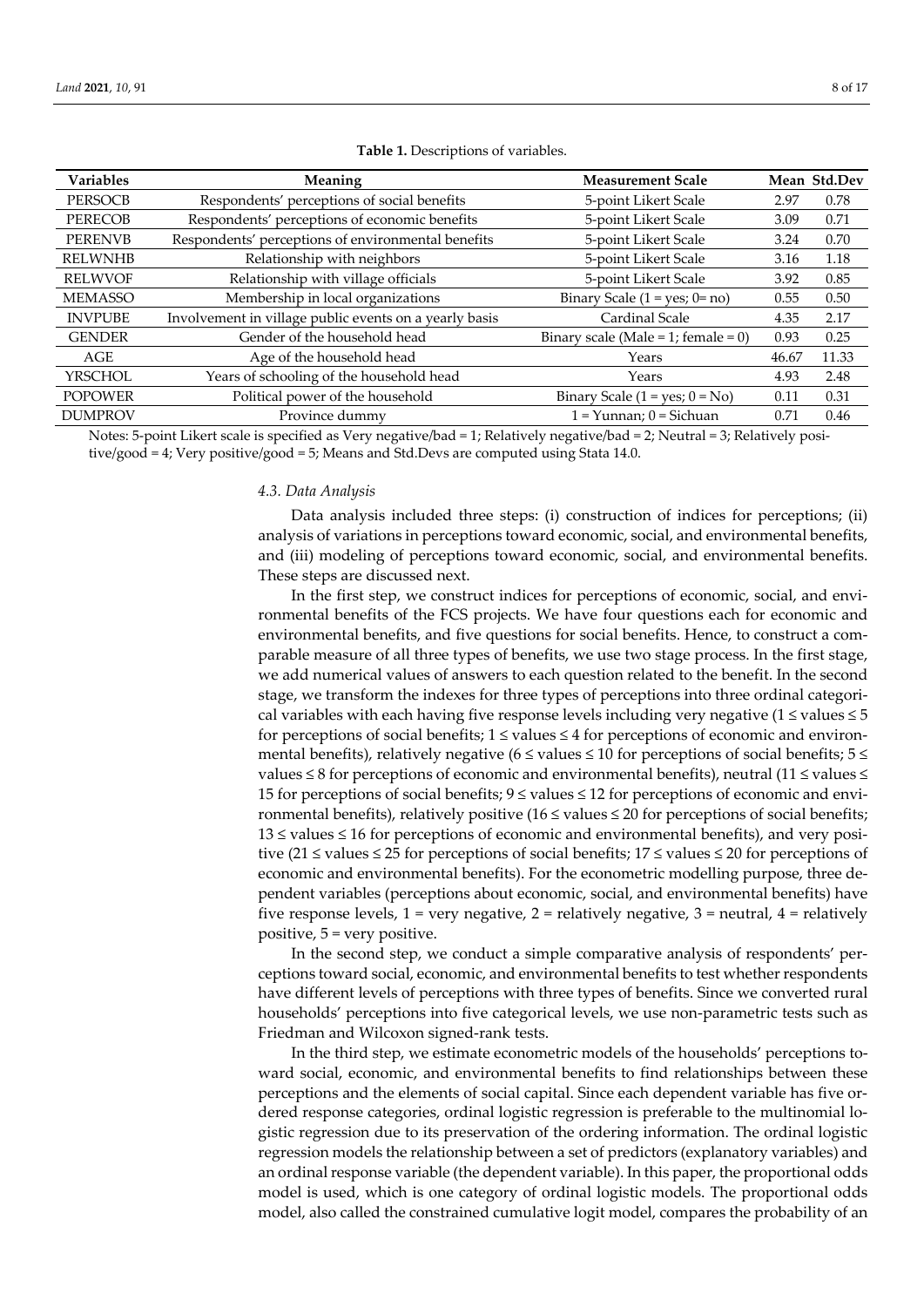equal or smaller response with the probability of a larger response. Because there are three dependent variables in our study, we present three equations as follows:

$$
logit[P(PERSOCBi \leq j | \mathbf{x}_i)] = log[\frac{P(PERSOCBi \leq j | \mathbf{x}_i)}{P(PERSOCBi > j | \mathbf{x}_i)}] = \alpha_{socj} - \beta'_{soc} \mathbf{x}_i, j = 1, 2, 3, 4.
$$
 (1)

$$
logit[P(PERECOBi \leq j | \mathbf{x}_i)] = log[\frac{P(PERECOBi \leq j | \mathbf{x}_i)}{P(PERECOBi \geq j | \mathbf{x}_i)}] = \alpha_{ecoj} - \beta'_{eco} \mathbf{x}_i, j = 1, 2, 3, 4.
$$
 (2)

$$
logit[P(PERENVBi \le j | \mathbf{x}_i)] = log[\frac{P(PERENVBi \le j | \mathbf{x}_i)}{P(PERENVBi > j | \mathbf{x}_i)}] = \alpha_{envj} - \beta'_{env} \mathbf{x}_i, j = 1, 2, 3, 4.
$$
\n(3)

where  $\beta_{soc}$ ,  $\beta_{eco}$  and  $\beta_{env}$  denote vectors of regression coefficients, values of regression coefficients being constant across the logits or response levels.  $\beta'$  represents a transpose of the coefficient vector.  $x_i$  denotes the vector of nine explanatory variables for observation *i*. The negative signs of  $\beta'_{soc}x_i$ ,  $\beta'_{eco}x_i$  and  $\beta'_{env}x_i$  are included to allow for the usual interpretation that positive values of  $\beta_{soc}$ ,  $\beta_{eco}$  and  $\beta_{env}$  mean that as x increases, the probabilities of higher values of PERSOCB, PERECOB and PERENVB also increase.

As demonstrated by Equations  $(1)$ – $(3)$ , independent variables in these equations are the same despite different dependent variables. Equations (1)–(3) will also be estimated based on the same data set collected from the household survey. Because regression coefficients are invariant with response levels, the influence of a specific explanatory variable on the response variable can be described by a single coefficient (i.e., in the equations above the effects of *nth* explanatory variable  $x_n$  on all response levels can be indicated by  $\beta_{soc\_x_n}$ ,  $\beta_{eco\_x_n}$  and  $\beta_{env\_x_n}$ ). For instance, when  $x_n$  is one of the ordinal categorical explanatory variables as coded in the variables section, we can make interpretations of coefficients of  $x_n$  as follows:

$$
e^{\beta_{soc}x_n} = \frac{P(PERSOCB > j|x_n = 2)/P(PERSOCB \le j|x_n = 2)}{P(PERSOCB > j|x_n = 1)/P(PERSOCB \le j|x_n = 1)}, j = 1,2,3,4.
$$
 (4)

$$
e^{\beta_{eco,x_n}} = \frac{P(PERECOB > j | x_n = 2) / P(PERECOB \le j | x_n = 2)}{P(PERECOB > j | x_n = 1) / P(PERECOB \le j | x_n = 1)}, j = 1,2,3,4.
$$
\n(5)

$$
e^{\beta_{env,x_n}} = \frac{P(PERENVB > j | x_n = 2) / P(PERENVB \le j | x_n = 2)}{P(PERENVB > j | x_n = 1) / P(PERENVB \le j | x_n = 1)}, j = 1,2,3,4.
$$
\n(6)

To make the above exponentiated coefficients more understandable, a numerical instance is provided. For example, if the regression coefficient of neighborhood relationship in the economic benefits perception equation is 0.1234, then its exponentiated value is 1.1313 ( $e^{0.1234}$  = 1.1313). In the statistical sense, the exponentiated coefficient can be interpreted in such a way that compared with a household having a good relationship with neighbors, a household having a very good neighborhood relationship (one level higher than a good relationship) is 1.1313 times more likely to hold a more positive perception toward economic benefits of the FCS project.

Prior to estimating the econometric model, we compute variance inflation factors (VIFs) between all explanatory factors to test for harmful multicollinearity. According to the rule of thumb, VIFs values equal to or larger than 10 may be a concern for multicollinearity [45,46].

#### **5. Results and Discussion**

The questionnaire was distributed to 450 households (180 in Sichuan and 270 in Yunnan). We received usable data from 367 households, attaining a response rate of 81.56 percent. The mean values and standard deviations for all variables are given in Table 1. The frequencies of different response levels for the perceptions toward social, economic, and environmental benefits are given in Table 2. As indicated in Table 2, a larger proportion (25.34%) indicated relatively negative perception about social benefits compared to environmental benefits (11.99%) and economic benefits (17.71%). Similarly, a larger proportion (29.15%) indicated relatively positive perception about environmental benefits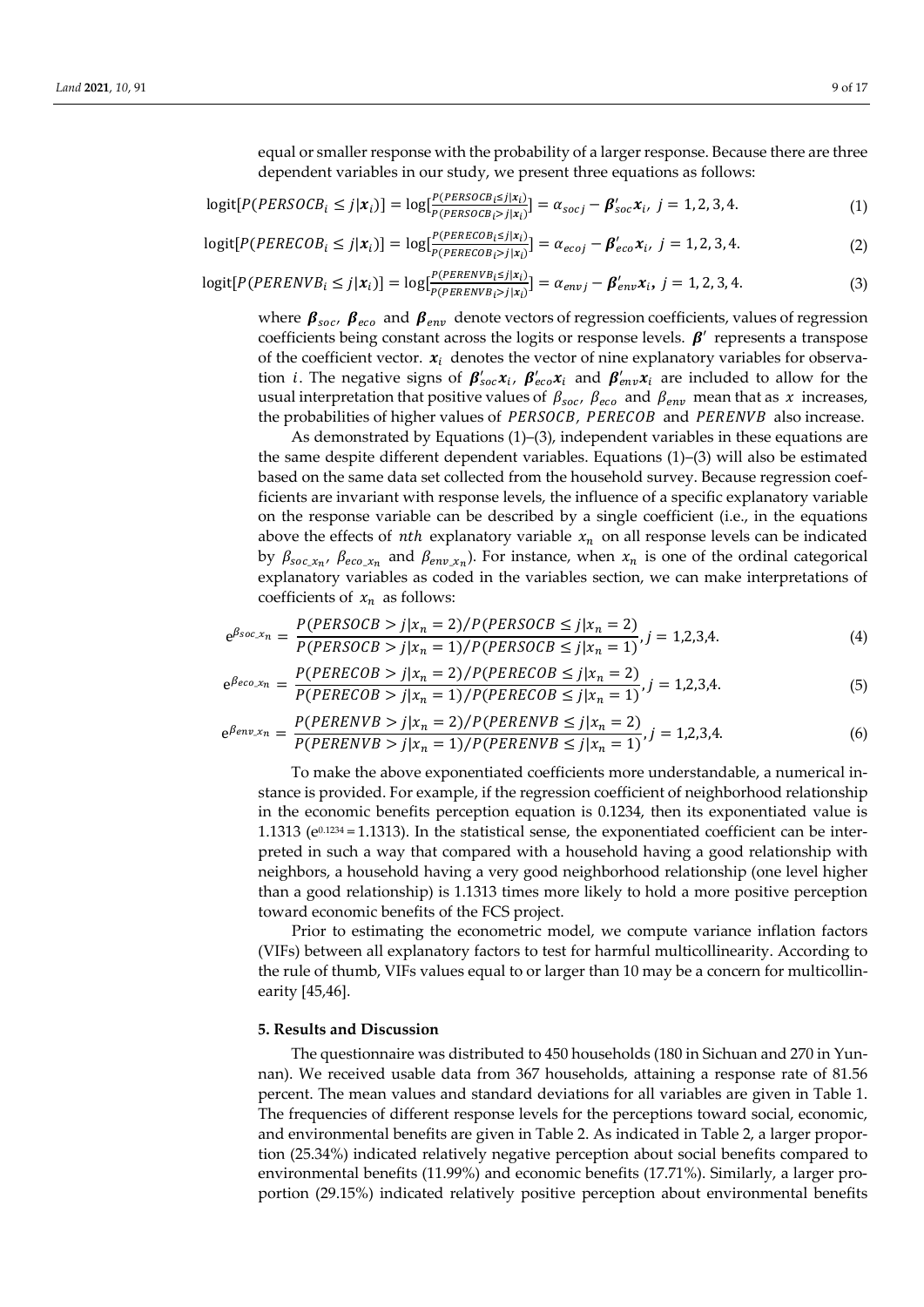compared to social benefits (16.62%) and economic benefits (20.98%). A very large proportion of respondents' perceptions were neutral for all three types of benefits.

| <b>Response Levels</b> |           |            |           |            | Perceptions of Social Benefits Perceptions of Economic Benefits Perceptions of Environmental Benefits |            |  |
|------------------------|-----------|------------|-----------|------------|-------------------------------------------------------------------------------------------------------|------------|--|
|                        | Frequency | Percentage | Frequency | Percentage | Frequency                                                                                             | Percentage |  |
| Very negative          |           | $0.82\%$   |           | $0\%$      |                                                                                                       | $0\%$      |  |
| Relatively negative    | 93        | 25.34%     | 65        | 17.71%     | 44                                                                                                    | 11.99%     |  |
| Neutral                | 196       | 53.41%     | 214       | 58.31%     | 204                                                                                                   | 55.59%     |  |
| Relatively positive    | 61        | $16.62\%$  | 55        | 20.98%     | 107                                                                                                   | 29.15%     |  |
| Very positive          | 14        | 3.81%      |           | $3.00\%$   |                                                                                                       | 3.27%      |  |

**Table 2.** Frequencies of different response levels of perceptions.

Note: The numbers above are calculated by authors based on the household survey data.

The mean response levels for all three perceptions and two Provinces are given in Table 3. The response levels of perceptions being ordinal, we used the Friedman test to check statistically significant difference between mean response levels of perceptions for each Province, results presented in columns (1)–(3). The Friedman test results indicate that the mean response levels for three categories of benefits, for both Provinces separately and together, are significantly different at 1% significance level.

| Table 3. Mean response levels for social, economic, and environmental benefits by province. |  |  |  |
|---------------------------------------------------------------------------------------------|--|--|--|
|                                                                                             |  |  |  |

|                       |                        | (1) Friedman Test(2) Friedman Test (3) Friedman Test |                                  | (4) Pairwise<br>Wilcoxon<br>Signed-Rank<br><b>Test</b> | (5) Pairwise Wil-<br>coxon Signed-Rank<br><b>Test</b> | (6) Pairwise<br>Wilcoxon<br>Signed-Rank<br><b>Test</b> |
|-----------------------|------------------------|------------------------------------------------------|----------------------------------|--------------------------------------------------------|-------------------------------------------------------|--------------------------------------------------------|
|                       | <b>Social Benefits</b> | <b>Economic Bene-</b><br>fits                        | Environmental<br><b>Benefits</b> | <b>Social Benefits</b>                                 | Environmental<br><b>Benefits</b>                      | <b>Economic Bene-</b><br>fits                          |
| Sichuan Province      | $3.06**$               | $3.19**$                                             | $3.33**$                         | $-2.23*$                                               | $-4.52**$                                             | $-1.52$                                                |
| Yunnan Province       | $2.94**$               | $3.05**$                                             | $3.20**$                         | $-2.33*$                                               | $-6.33**$                                             | $-3.26**$                                              |
| <b>Both Provinces</b> | $297**$                | $3.09**$                                             | $3.24**$                         | $-3.14**$                                              | $-7.77**$                                             | $-3.88**$                                              |

Notes: Values in the table are calculated using Stata 14.0; the stars indicate the significant levels of differences in mean response levels between social benefits and other benefits in column (1), between economic benefits and other benefits in column (2), between environmental benefits and other benefits in column (3), between social benefits and economic benefits in column (4), between social benefits and environmental benefits in column (5), and between economic benefits and environmental benefits in column (6); \*\* and \* indicate significance at 1% and 5%, respectively; values in columns (1)–(3) are values of mean response levels of perceptions toward each benefit for the Friedman test, while values in columns (4)–(6) are Z values for the pairwise Wilcoxon signed-rank test.

> The mean values of response levels, presented in Table 3, also indicate that the mean response levels for perceptions toward environmental benefits are higher than perceptions of economic benefits which are higher than mean response levels of social benefits for both Provinces separately and combined. To test the statistical significance of differences between perceptions toward social and economic benefit, between perceptions toward economic & environmental benefits, and between perceptions toward social & environmental benefits, we use the pairwise Wilcoxon signed-rank test. The test results are given in columns (4)–(6) of Table 3. The results reveal that response levels for economic benefits and environmental benefits are both statistically significantly higher than response levels for social benefits for Sichuan, Yunnan, and both Provinces together. Similarly, response levels for environmental benefits are statistically significantly higher than economic benefits for Yunnan and both Provinces together, but that is not the case for Sichuan Province.

> The estimation results of econometric model are given in Table 4. All VIFs values among independent variables are smaller than 10, which means that multicollinearity is not an issue which negatively impacts the estimation results. The results indicate that the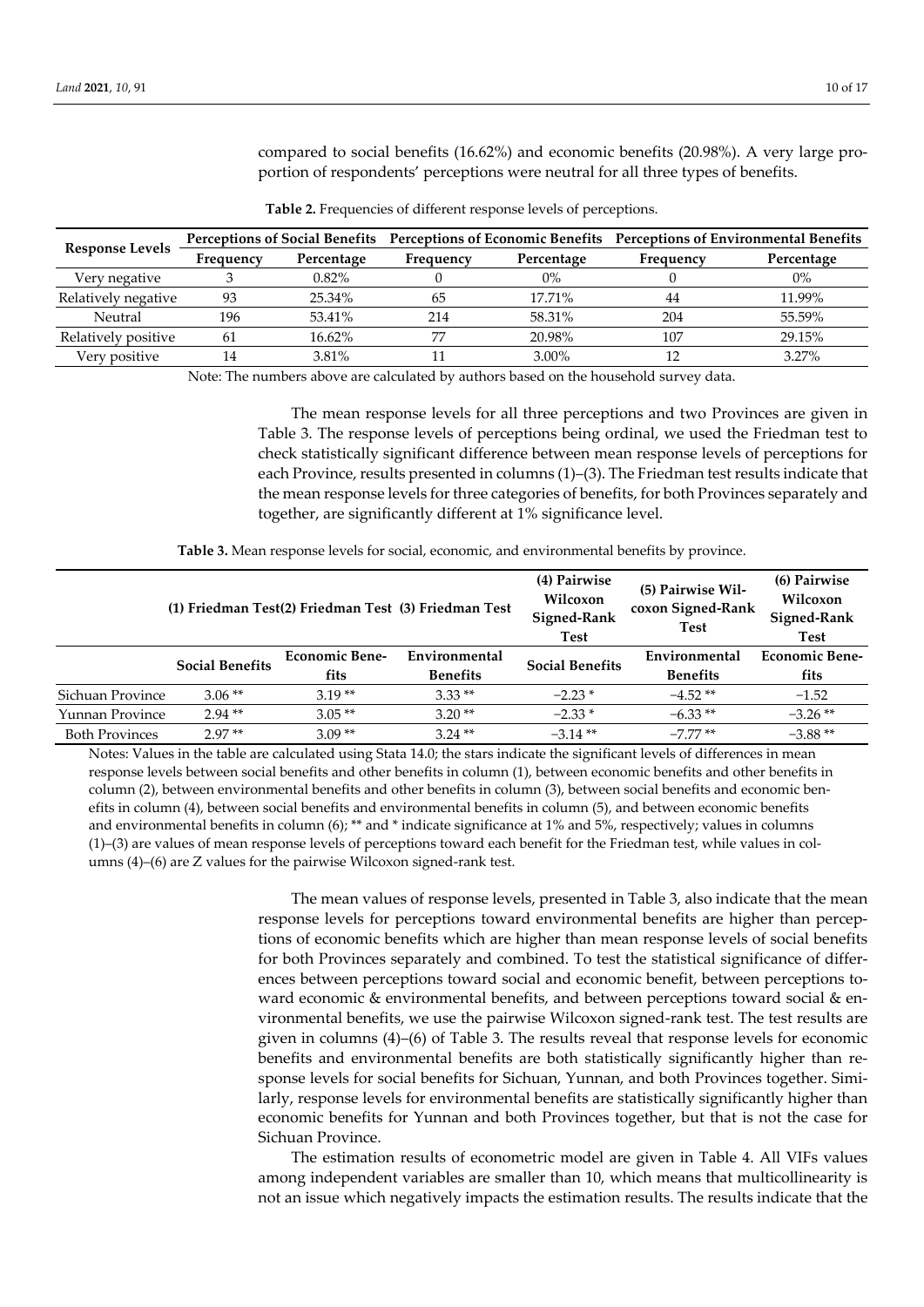coefficient of relationship with neighbors (RELWNHB) is positive but not statistically significant for any of the three benefits. However, the coefficients of all other three elements of social capital ((relationship with village officials (RELWVOF), membership in local associations (MEMASSO) and involvement in village public events (INVPUBE)) are positive and statistically significant for all three categories of benefits. In the case of the covariates, the coefficient of years of schooling of the household head (YRSCHOL) is positive and significant for all three types of benefits while the coefficients of remaining three variables (gender, age and political power of the household) are not significant for any of the three benefits. The negative values of provincial dummy variable (DUMPROV) (significant for economic and environmental benefits) indicate that households of Yunnan Province are more likely to have negative perceptions about economic and environmental benefits as compared to respondents of Sichuan Province.

The statistically significant different values of the coefficients of relationship with village officials (RELWVOF), membership in local associations (MEMASSO), and involvement in public events (INVPUBE) in the equations of three types of benefits provide some interesting insights. For example, the coefficient of RELWVOF is highest (0.4819) for the perception toward economic benefits and the lowest (0.2874) for the perception toward environmental benefits. The RELWVOF coefficient's value of 0.4819 for economic benefits indicates that the estimated odds ratio of a respondent reporting one level higher (positive) perception about economic benefits with a change of one level in the relationships with village officials (i.e., change from 1 to 2 or 2 to 3 etc.) is  $1.6191$  ( $e^{0.4819}$  =  $1.6191$ ) while the estimated odds ratio for environmental benefits is 1.3330 ( $e^{0.2874}$  = 1.3330). In other words, households whose family members have a good relationship with village officials have higher odds of holding better perceptions about three categories of benefits, and these odds for economic and social benefits are quite high as compared to odds for environmental benefits. In essence, a good relationship with village officials influences positively households' perceptions about three types of benefits, and the magnitude of the influence is the highest on the perceptions toward economic benefits and the lowest on the perceptions toward environmental benefits. Similarly, membership in local associations and involvement in public events influence positively households' perceptions about three types of benefits; and the ranking (in decreasing order) of the magnitude of the influence of both elements is perceptions about environmental benefits, social benefits, and economic benefits. In other words, both measures of civic engagement have positive influences on perceptions toward all three benefits; the highest influence is on perceptions about environmental benefits and the lowest on perceptions about economic benefits.

|                  |            |                                        | Equation (2)            |          | Equation (3)    |               | Dif. of Coef.<br>Dif. of Coef. |                                                       | Dif. of Coef.   |
|------------------|------------|----------------------------------------|-------------------------|----------|-----------------|---------------|--------------------------------|-------------------------------------------------------|-----------------|
| <b>Variables</b> |            | Equation (1)<br><b>Social Benefits</b> |                         | Economic |                 | Environmental |                                | between Equations between Equations between Equations |                 |
|                  |            |                                        | <b>Benefits</b>         |          | <b>Benefits</b> |               | $(1)$ and $(2)$                | $(1)$ and $(3)$                                       | $(2)$ and $(3)$ |
|                  | Coef.      | Exp.                                   | Coef.                   | Exp.     | Coef.           | Exp.          |                                |                                                       |                 |
| <b>RELWNHB</b>   | 0.1054     | 1.1112                                 | 0.0692                  | 1.0717   | 0.1260          | 1.1343        |                                |                                                       |                 |
|                  | (0.0906)   |                                        | (0.094)                 |          | (0.0979)        |               |                                |                                                       |                 |
|                  | 0.4318     |                                        |                         |          |                 |               |                                |                                                       |                 |
| <b>RELWVOF</b>   | $***$      | 1.5400                                 | $0.4819***$<br>(0.1491) | 1.6191   | $0.2874*$       | 1.3330        | $-0.0501$ ***                  | $0.1444$ ***                                          | $0.1945$ ***    |
|                  | (0.1378)   |                                        |                         |          | (0.1555)        |               |                                |                                                       |                 |
| <b>MEMASSO</b>   | $0.6858**$ |                                        | $0.5475*$               |          | $0.8135**$      | 2.2558        | $0.1383$ ***                   | $-0.1277$ ***                                         | $-0.2660$ ***   |
|                  | (0.2821)   | 1.9854                                 | (0.3016)                | 1.7289   | (0.3392)        |               |                                |                                                       |                 |
|                  | 0.4049     |                                        | $0.3501$ ***            |          | $0.5101$ ***    |               |                                |                                                       |                 |
| <b>INVVPUBE</b>  | $***$      | 1.4992                                 | (0.0697)                | 1.4192   |                 | 1.6655        | $0.0548$ ***                   | $-0.1052$ ***                                         | $-0.1600$ ***   |
|                  | (0.0607)   |                                        |                         |          | (0.0691)        |               |                                |                                                       |                 |
|                  | 0.0737     |                                        | 0.3810                  |          | 0.3011          |               |                                |                                                       |                 |
| <b>GENDER</b>    | (0.4327)   | 1.0765                                 | (0.3758)                | 1.4637   | (0.3996)        | 1.3513        |                                |                                                       |                 |

**Table 4.** Regression results.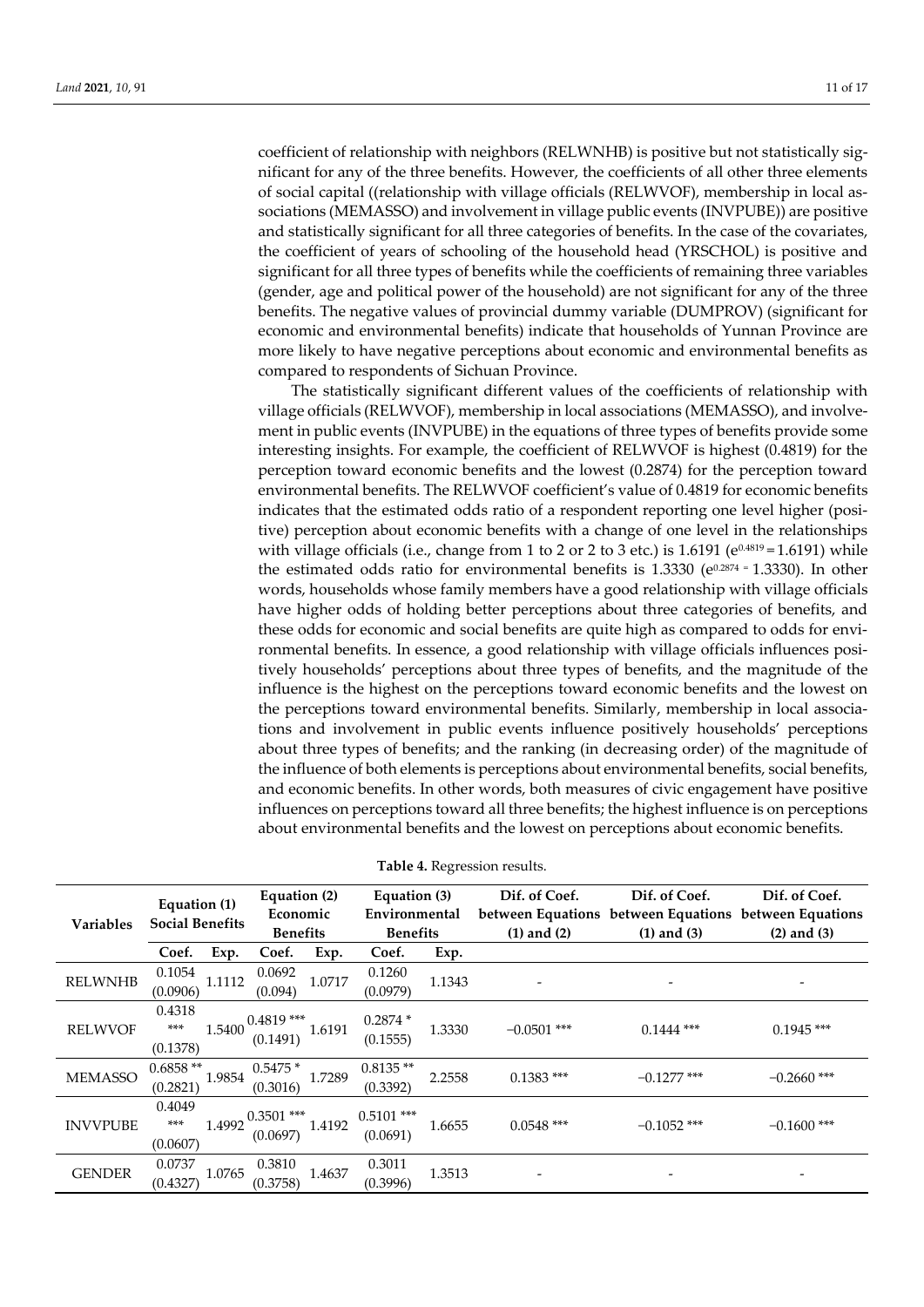YRSCHOL

AGE 0.0022

0.1890 \*\*\*  $(0.0543)$ 

 $(0.0022 \atop (0.0085) 1.0022 \atop (0.0096)$ 

| 1.0022 | 0.0124<br>(0.0096)                   | 1.0125 | $-0.0001$<br>(0.0092)                                                                                 | 0.9999 |           |              |              |
|--------|--------------------------------------|--------|-------------------------------------------------------------------------------------------------------|--------|-----------|--------------|--------------|
|        |                                      |        | $1.2080 \frac{0.1896 \times 1000 \times 10000}{(0.0617)} 1.2088 \frac{0.1425 \times 10000}{(0.0521)}$ | 1.1532 | $-0.0006$ | $0.0465$ *** | $0.0471$ *** |
|        | 0.0298<br>$0.6238$ $0.0250$ $1.0302$ |        | $-0.5097$                                                                                             | 0.6007 |           |              |              |

|                | $\sqrt{2}$                  |                          |                        |                          |                          |                          |                          |                   |                   |
|----------------|-----------------------------|--------------------------|------------------------|--------------------------|--------------------------|--------------------------|--------------------------|-------------------|-------------------|
| <b>POPOWER</b> | $-0.4719$<br>(0.3591)       | 0.6238                   | 0.0298<br>(0.3849)     | 1.0302                   | $-0.5097$<br>(0.3664)    | 0.6007                   | $\overline{\phantom{a}}$ | $\qquad \qquad -$ | $\qquad \qquad -$ |
| <b>DUMPROV</b> | $-0.3473$<br>(0.2276)       | 0.7066                   | $-0.4586*$<br>(0.2353) | 0.6322                   | $-0.4002*$<br>(0.2362)   | 0.6702                   | $\overline{\phantom{a}}$ | $\qquad \qquad -$ | $0.0584$ ***      |
| Constant cut1  | $-0.9745$<br>(1.0064)       |                          | 3.3161***<br>(0.8889)  |                          | 1.8454**<br>(0.8133)     |                          | $\overline{\phantom{a}}$ | $\qquad \qquad -$ | $\qquad \qquad -$ |
| Constant cut2  | 3.4302<br>$***$<br>(0.8472) |                          | 7.1200 ***<br>(0.9684) |                          | $6.0115***$<br>(0.8557)  |                          |                          |                   |                   |
| Constant cut3  | 7.0305<br>$***$<br>(0.9074) |                          | 9.8015 ***<br>(1.0080) |                          | $9.4683$ ***<br>(0.9681) |                          |                          |                   |                   |
| Constant cut4  | 9.1884<br>$***$<br>(0.9329) |                          |                        |                          |                          |                          |                          |                   |                   |
| Pseudo R2      | 0.2130                      | $\overline{\phantom{a}}$ | 0.1875                 | $\overline{\phantom{a}}$ | 0.2402                   | $\overline{\phantom{0}}$ | -                        | $\overline{a}$    | $\qquad \qquad$   |
| Observations   | 365                         | --                       | 365                    |                          | 365                      |                          |                          |                   |                   |

Notes: Robust standard errors are placed in parentheses. \*\*\* indicates significance at the 1% level, \*\* at the 5% level, and \* at the 10% level. Columns of Exp. present the values of exponentiated coefficients for Equations (1)–(3), respectively.

> Our results, similar to the general findings of reviewed studies (Herreros and Criado [7]; Jones and colleagues [8,9]; Ruseva and colleagues [11]; Ziersch and colleagues [12]; Hoogerbrugge and Burge [13]; Jayashankar and Raju [14]; Daza [16]; Abrahamowicz [17]; Nowiński and Rialp [18] and Chen [19]), identify statistically significant positive associations between social capital variables and rural households' perceptions toward benefits of FCS projects. However, different from studies of Ziersch and colleagues [12] and Hoogerbrugge and Burge [13], our study finds no significant association between neighborhood relationship and rural households' perceptions about social, economic, and environmental benefits of FCS projects. One possible explanation for this result may be that the FCS projects in our study are externally funded and are less dependent on neighborhood relationship as compared to internally-funded and community-initiated projects. As revealed by Yang and colleagues' study, FCS projects which bring modern commercial culture to participating villages are inevitably and predominantly influenced by many external factors (i.e., carbon trading regulations, carbon prices, market competition, and availability of long-term funding support), in which case local households' participation is merely one of many elements which determine the success of project implementation [5]. In the light of the existence of multiple influencing factors which co-play during the project implementation period, farmers' perceptions about benefits of FCS projects are not that strongly dependent on neighborhood relationship because most of local farmers are involved in FCS projects as hired laborers and project land tenure holders who barely have decision power for the projects.

> Our finding about the positive association between relationship with village officials and rural households' perceptions toward social, economic, and environmental benefits of the projects is somewhat supported by Chen's research which showed a positive influence of high-status networks, or in other words, relationship with powerful persons on respondents' perceptions of fairness [19]. This finding can be explained by the broadlyrecognized phenomenon that in rural areas persons with power, especially political power, tend to have easier access to information and resources of projects being imple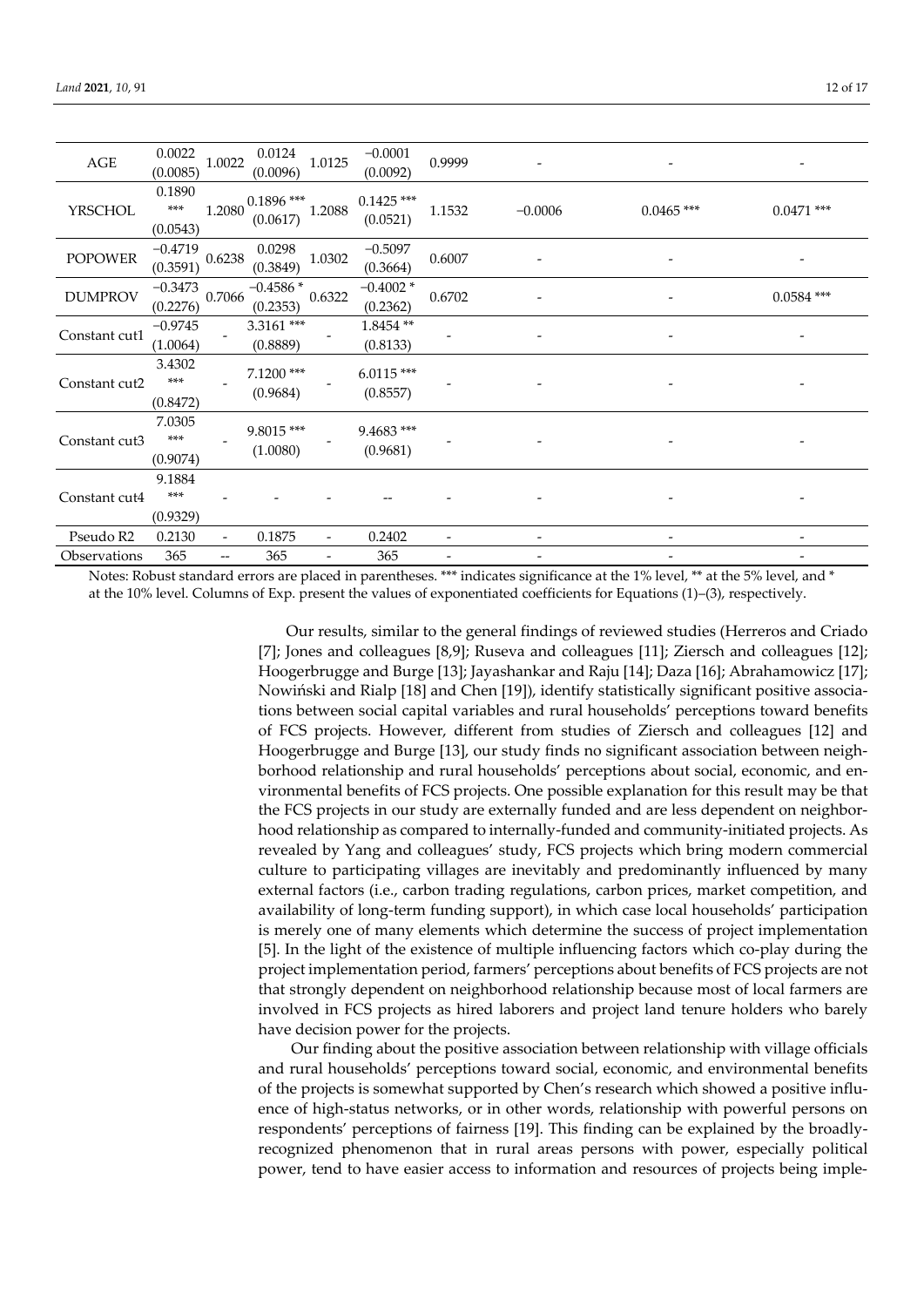mented [47–54], in which case households having a good relationship with powerful persons such as village officials are much more likely to benefit from the projects and consequently express more positive perceptions about project benefits.

In terms of the finding that members of local associations are more likely to have more positive perceptions toward social, economic, and environmental benefits of FCS projects, our result is similar to the result of Abrahamowicz which suggested that students who are members of student organizations tend to hold more positive perceptions toward academic performance and professional development [17]. Compared with non-members of local associations, members are more advantaged to get informed of project information in those associations. In such a case, member households tend to have easier access to more aspects of project information and obtain more knowledge about the project, based on which they are more likely to discern benefits of the project and subsequently form positive perceptions toward the benefits. Similarly, village-level public events play an essential role in gathering local residents and simultaneously circulating information about FCS projects, under which circumstance local households that are more frequently involved in village public events are more accessible to information about the projects and subsequently more likely to develop positive perceptions toward social, economic, and environmental benefits of the projects, which to some extent helps corroborate our finding that households' involvement in village public events is positively associated with their perceptions toward benefits of the projects, aligning with Chen's research result revealing that civic engagement exerts a positive impact on respondents' perceptions of fairness [19].

With respect to another interesting and surprising finding of our study that respondents from Yunnan Province are more likely to have negative perceptions toward social, economic, and environmental benefits of the project, one possible explanation is that sample areas located in Counties of Jinghong and Tengchong in Yunnan Province have many tourist attractions which are able to create a wide range of employment opportunities for local farmers, in which situation the FCS project may be less advantageous and less acceptable as compared to other competing tourism-related commercial projects which have higher job-generating and profit-making potential [4]. In such a case, attention of local households may be diverted from the FCS project, which may lead to biased views for the projects and then result in negative perceptions of local households toward benefits of the project.

### **6. Conclusions**

Based on data collected from 450 rural households participating in forest carbon sequestration projects (FCS projects) in Sichuan and Yunnan Provinces, we examined the relationship between social capital and rural households' perceptions toward social, economic, and environmental benefits of FCS projects using the proportional odds model. Results suggested that: (i) the mean response levels for perceptions toward three types of benefits are significantly different, and households' perceptions toward environmental benefits are more positive than their perceptions toward economic benefits and social benefits, and their perceptions toward economic benefits are more positive than their perceptions toward social benefits, for both Provinces separately and combined; (ii) the mean response levels for all three benefits vary between 2.94 and 3.33, which indicates that the mean response levels for all three benefits are much lower than the highest possible level of 5; (iii) households reporting a good relationship with village officials have higher odds of holding more positive perceptions toward three types of benefits of FCS projects, whereas relationship with neighbors has no significant association with respondents' perceptions toward these benefits; (iv) households which are members of local associations are more likely to have better perceptions toward three types of benefits of FCS projects; (v) households whose members are more frequently involved in village-level public events are more likely to have better perceptions toward the benefits of FCS projects; (vi) households having more educated household heads have higher odds of holding better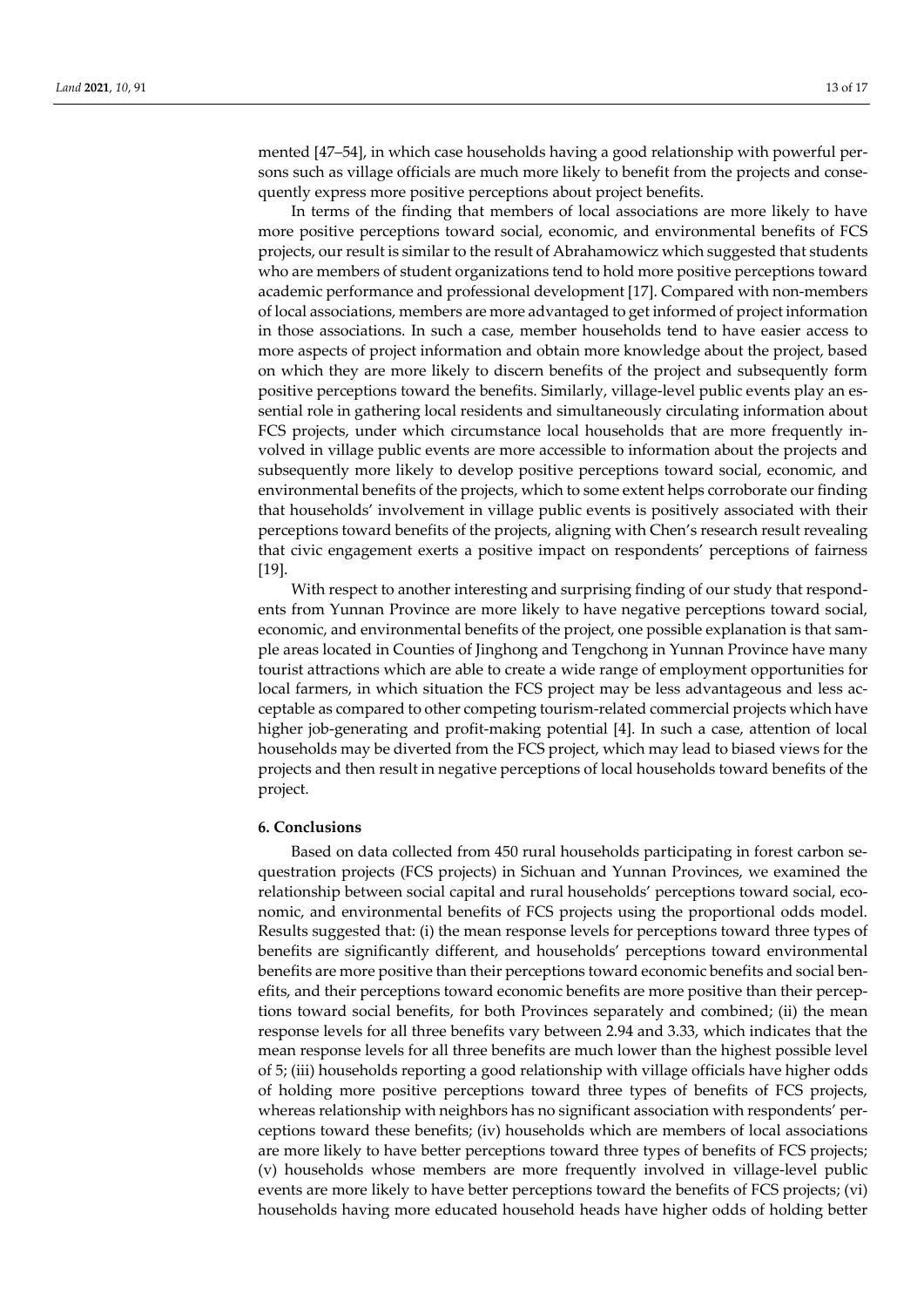perceptions toward the benefits of FCS projects; and (vii) households from Yunnan Province as compared to Sichuan Province are less likely to express positive perceptions toward the benefits of FCS projects.

Based on the research results, some policy implications can be provided. Households' perceptions about social, economic, and environmental benefits are not necessarily the same, and therefore policies should incorporate specific features of different types of benefits. In order for FCS projects to be successfully implemented, local households' cooperation and support is crucial. As indicated by Dijksterhuis and Knippenberg's study which revealed that perceptions have a direct and persuasive influence on behaviors [30], whether farmers will cooperate with project developers and implementers depends much on their perceptions toward benefits of FCS projects. In other words, the more positive perceptions of farmers toward benefits of the projects, the higher acceptability for the projects and the higher possibility of choosing to cooperate. In this regard, the key to implementing FCS projects smoothly is to foster the formation of positive perceptions of local farmers, which can be specified as follows.

First, projects developers and implementers are advised to establish close and transparent collaborations with village officials, encouraging village officials to help publicize the projects in order to ensure that local farmers are well informed of the project information. Considering that village officials play important roles in shaping farmers' perceptions, village officials should be encouraged to maintain good relationships with local farmers throughout the project implementation period, which may positively influence farmers' opinions of the projects. Second, project implementers are highly encouraged to participate in events held by local farmer-centered associations, under which circumstance they can advertise the projects to members of associations and thereby get the project information circulated. Third, project implementers are also highly encouraged to coorganize village-level events with local organizers and incentivize villagers to participate in those events, in which case they can distribute project information to a broader audience. Last but not least, regularly broadcasting the projects via village radios is also a useful approach to getting local farmers well informed of the project updates and consequently facilitating the formation of positive perceptions toward benefits of the projects.

Despite some useful policy implications, there are two limitations for our study. One limitation is that this paper merely considered four social capital elements consisting of relationship with neighbors, relationship with village officials, membership in local associations, and involvement in village public events on a yearly basis, without taking into account some other social capital compositions such as social network diversity, social trust and norms of reciprocity. The other limitation is that there is a lack of diversity for the chosen forest carbon sequestration projects, both of projects discussed in our study are afforestation and reforestation projects. If a larger number of social capital variables are included and a richer diversity of project types is considered, more inferences can be drawn on the basis of the research results. Despite the existing limitations, this study still creates fruitful avenues for future research. For instance, further research can extend to explore the impact of social capital on farmers' behaviors, considering a larger variety of social capital elements and more project types.

**Supplementary Materials:** The following are available online at www.mdpi.com/2073- 445X/10/2/91/s1, a household questionnaire survey of rural households participating in the two FCS projects

**Author Contributions:** Conceptualization, L.Q. and S.K.; methodology, L.Q. and S.K.; software, L.Q.; validation, L.Q., S.K. and S.W.; formal analysis, L.Q.; investigation, L.Q. and W.Z.; resources, W.Z.; data curation, W.Z.; writing—original draft preparation, L.Q.; writing—review and editing, S.K. and S.W.; supervision, S.K.; project administration, W.Z.; funding acquisition, W.Z. All authors have read and agreed to the published version of the manuscript.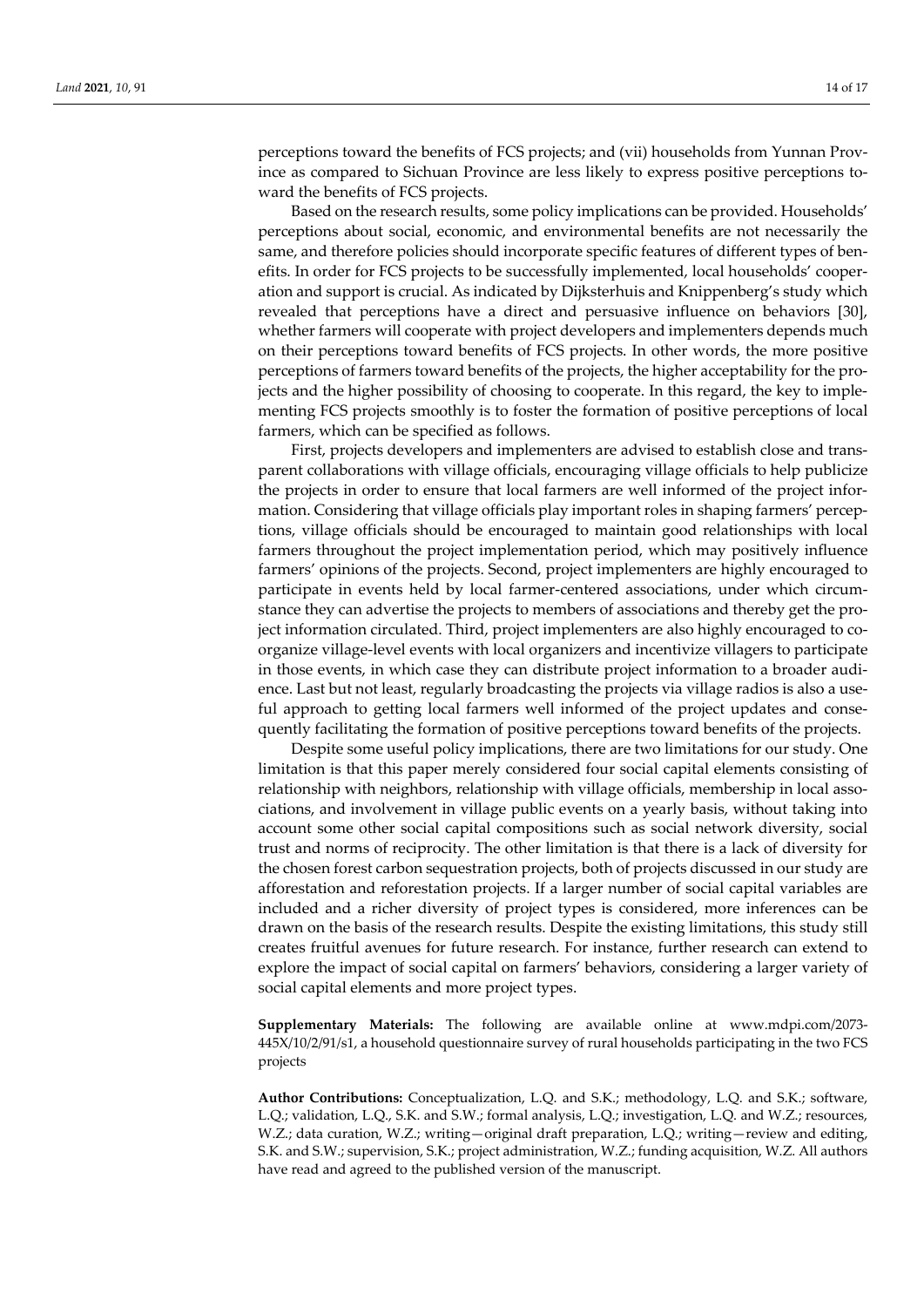**Funding:** This study was funded by the National Social Science Fund Project of China "Research on the Role of Forest Carbon Sequestration Projects in Poverty Alleviation in Ethnic Minority Areas of Southwest China" (Project No.15BJY093).

**Data Availability Statement:** Data used in this study will be available upon request from the first author.

**Acknowledgments:** We sincerely thank the survey team from Sichuan Agricultural University for their efforts in data collection. We also appreciate the helpful assistance from staff of Forest Departments of Sichuan and Yunnan Provinces who facilitated our questionnaire survey by helping summon local farmers. Additionally, we would like to say thanks to the local college students who provided translation services for us during the survey process. We are also very thankful to all respondents for their time, patience and efforts in answering questions. Without the cooperation of multiple participants mentioned above, our study will by no means be completed. Last but not least, we would like to say much thanks to three anonymous reviewers for their valuable suggestions and comments.

**Conflicts of Interest:** The authors declare no conflict of interest.

## **References**

- 1. United Nation. ADOPTION OF THE PARIS AGREEMENT−Paris Agreement. Available online: Unfccc.int (accessed on 31 December 2020). (In English)
- 2. Zeng, W.Z.; Zhang, J.Y.; Yang, F. The role of forest carbon sequestration in poverty alleviation: Theoretical examination and practical considerations. *Rural Econ.* **2016**, *5*, 17–22. (In Chinese)
- 3. Zeng, W.Z.; Liu, S.; Yang, F.; Fu, X.H. An overview of literature about forest carbon sequestration from the poverty alleviation's point of view. *Issues Agric. Econ.* **2017**, *2*, 102–109. (In Chinese)
- 4. Qiu, L.L.; Yang, F.; Paudel, K.P.; Koondhar, M.A.; Zeng, W.Z. Influence of rural households' livelihood capital on income derived from participation in the Forest Carbon Sequestration Project: A case from the Sichuan and Yunnan Provinces of China. *Int. For. Rev.* **2018**, *20*, 538–558, doi10.1505/146554818825240700.
- 5. Yang, F.; Paudel, K.P.; Cheng, R.; Qiu, L.; Zhuang, T.; Zeng, W. Acculturation of rural households participating in a clean development mechanism forest carbon sequestration program: A survey of Yi ethnic areas in Liangshan, China. *J. For. Econ.* **2018**, *32*, 135–145, doi:10.1016/j.jfe.2018.04.006.
- 6. Rakatama, A.; Iftekhar, M.S.; Pandit, R. Perceived benefits and costs of REDD+ projects under different forest management regimes in Indonesia. *Clim. Dev.* **2020**, *12*, 481–493, doi:10.1080/17565529.2019.1642178.
- 7. Herreros, F.; Criado, H. Social trust, social capital and perceptions of immigration. *Political Stud.* **2019**, *57*, 337–355, doi:10.1111/j.1467-9248.2008.00738.x.
- 8. Jones, N.; Evangelinos, K.; Halvadakis, C.P.; Iosifides, T.; Sophoulis, C.M. Social factors influencing perceptions and willingness to pay for a market-based policy aiming on solid waste management. *Resour. Conserv. Recycl.* **2010**, *54*, 533–540, doi:10.1016/j.resconrec.2009.10.010.
- 9. Jones, N.; Evangelinos, K.; Gaganis, P.; Polyzou, E. Citizens' perceptions on water conservation policies and the role of social capital. *Water Resour. Manag.* **2011**, *25*, 509–522, doi:10.1007/s11269-010-9711-z.
- 10. Sandanam, A.; Diedrich, A.; Gurney, G.G.; Richardson, T.D. Perceptions of cyclone preparedness: Assessing the role of individual adaptive capacity and social capital in the Wet Tropics, Australia. *Sustainability* **2018**, *10*, 1165, doi:10.3390/su10041165.
- 11. Ruseva, T.B.; Farmer, J.R.; Chancellor, C. Networking for conservation: Social capital and perceptions of organizational success among land trust boards. *Ecol. Soc.* **2016**, *21,* 50, doi:10.5751/ES-08618-210250.
- 12. Ziersch, A.; Putland, C.; Palmer, C.; MacDougall, C.; Baum, F. Neighbourhood life, social capital and perceptions of safety in the western suburbs of Adelaide. *Aust. J. Soc. Issues* **2007**, *42*, 549–562, doi:10.1002/j.1839-4655.2007.tb00077.x.
- 13. Hoogerbrugge, M.M.; Burger, M.J. Neighborhood-Based social capital and life satisfaction: The case of Rotterdam, the Netherlands. *Urban Geogr.* **2018**, *39*, 1484–1509, doi:10.1080/02723638.2018.1474609.
- 14. Jayashankar, P.; Raju, S. The effect of social cohesion and social networks on perceptions of food availability among low-income consumers. *J. Bus. Res.* **2020**, *108*, 316–323, doi:10.1016/j.jbusres.2019.10.028.
- 15. Curry, K.A.; Holter, A. The influence of parent social networks on parent perceptions and motivation for involvement. *Urban Educ.* **2019**, *54*, 535–563, doi:10.1177/0042085915623334.
- 16. Daza, L. The role of social capital in students' perceptions of progress in higher education. *Educ. Res. Eval.* **2016**, *22*, 65–85, doi:10.1080/13803611.2016.1193029.
- 17. Abrahamowicz, D. College involvement, perceptions, and satisfaction: A study of membership in student organizations. *J. Coll. Stud. Dev.* **1988**, *29*, 233–238.
- 18. Nowiński, W.; Rialp, A. The impact of social networks on perceptions of international opportunities. *J. Small Bus. Manag.* **2016**, *54*, 445–461, doi:10.1111/jsbm.12149.
- 19. Chen, M. Self-Assessed Health and Perceptions of Fairness in Metropolitan China: A Social Capital Perspective. *Dev. Soc.* **2016**, *45*, 411–438. Available online: https://www.jstor.org/stable/deveandsoci.45.3.411 (accessed on 1 March 2020).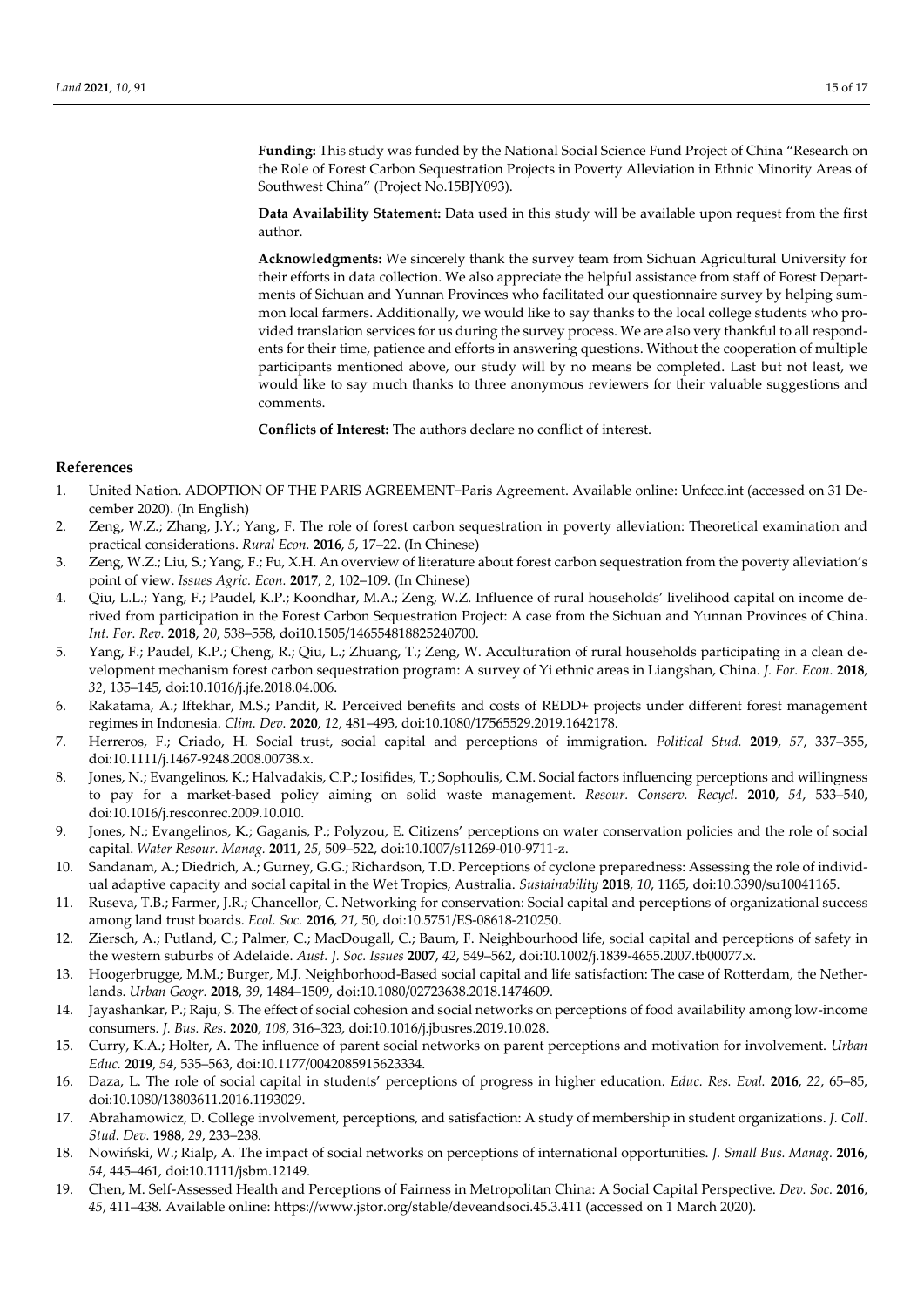- 20. Torabi, N.; Cooke, B.; Bekessy, S.A. The role of social networks and trusted peers in promoting biodiverse carbon plantings. *Aust. Geogr.* **2016**, *47*, 139–156, doi:10.1080/00049182.2016.1154535.
- 21. Fischer, A.; Vasseur, L. Smallholder perceptions of agroforestry projects in Panama. *Agrofor. Syst.* **2020**, *54*, 103–113, doi:10.1023/A:1015047404867.
- 22. Bozmoski, A.S.; Hultman, N.E. Participant perceptions of risk and benefit in carbon forestry: Evidence from central Tanzania. *J. Environ. Dev.* **2010**, *19*, 4–27, doi:10.1177/1070496509353538.
- 23. Lubell, M.; Hillis, V.; Hoffman, M. Innovation, cooperation, and the perceived benefits and costs of sustainable agriculture practices. *Ecol. Soc.* **2011**, *16,* 23, doi:10.5751/ES-04389-160423.
- 24. Bayrak, M.M.; Marafa, L.M. Livelihood implications and perceptions of large–scale investment in natural resources for conservation and carbon sequestration: Empirical evidence from REDD+ in Vietnam. *Sustainability* **2017**, *9*, 1802, doi:10.3390/su9101802.
- 25. Bourdieu, P. The Forms of Capital. Handbook of Theory and Research for the Sociology of Education, New York: Greenwood. 1986. Available online: http://www.socialcapitalgateway.org/sites/socialcapitalgateway.org/files/data/paper/2016/10/18/rbasicsbourdieu1986-theformsofcapital.pdf (accessed on 1 March 2020).
- 26. Coleman, J.S. *Foundations of Social Theory;* Harvard University Press: Cambridge, MA, USA, 1994.
- 27. Putnam, R.D. Tuning in, tuning out: The strange disappearance of social capital in America. *Political Sci. Politics* **1995**, *28*, 664– 683.
- 28. Putnam, R.D. *Making Democracy Work: Civic Traditions in Modern Italy*; Princeton University Press: Princeton, NJ, USA, 1993. Available online: https://dl1.cuni.cz/pluginfile.php/408189/mod\_resource/content/1/Uvod%20Robert%20D%20Putnam\_%20- Making%20democracy%20work%20\_%20civic%20traditions%20in%20modern%20Italy.pdf (accessed on 1 March 2020).
- 29. Wang, J.; Chang, H.; Li, W. Research on the Influence of Social Capital on the Entrepreneurial Performance in the Small Micro-Enterprises. 2018. Available online: https://webofproceedings.org/proceedings\_series/ESSP/SSAH%202018/SSAH\_0611215.pdf (accessed on 1 March 2020).
- 30. Dijksterhuis, A.; van Knippenberg, A. The relation between perception and behavior, or how to win a game of Trivial Pursuit. *J. Pers. Soc. Psychol.* **1998**, *74*, 865–877, doi:10.1037/0022-3514.74.4.865.
- 31. Scrivens, K.; Smith, C. *Four Interpretations of Social Capital: An Agenda for Measurement*; OECD Statistics and Data Directorate: Paris, France, 2013, doi:10.1787/18152031.
- 32. Seguin, R.A.; Sriram, U.; Connor, L.M.; Silver, A.E.; Niu, B.; Bartholomew, A.N. A civic engagement approach to encourage healthy eating and active living in rural towns: The HEART Club pilot project. *Am. J. Health Promot.* **2018**, *32*, 1591–1601, doi:10.1177/0890117117748122.
- 33. Whitacre, B.E.; Manlove, J.L. Broadband and civic engagement in rural areas: What matters? *Community Dev.* **2016**, *47*, 700–717, doi:10.1080/15575330.2016.1212910.
- 34. Hoffman, K. Civic engagement at a small rural college: If we can do it…. *New Dir. Community Coll.* **2016**, *173*, 93–102. Available online: https://onlinelibrary.wiley.com/doi/pdf/10.1002/cc.20194 (accessed on 1 March 2020).
- 35. Houston, D.; McKay, S.; Murray, M. Civic Engagement and Development Strategies: Learning from the Experience of Participatory Rural Redevelopment. *Future Dir. Eur. Shrinking City* **2016**, 62–72. Available online: https://www.routledge.com/products/9781138814707 (accessed on 1 March 2020).
- 36. Hurst, W.; Liu, M.; Liu, Y.; Tao, R. Reassessing collective petitioning in rural China: Civic engagement, extra-state violence, and regional variation. *Comp. Politics* **2014**, *46*, 459–482, doi:10.5129/001041514812522798.
- 37. Shortall, S. Are rural development programmes socially inclusive? Social inclusion, civic engagement, participation, and social capital: Exploring the differences. *J. Rural Stud.* **2008**, *24*, 450–457, doi:10.1016/j.jrurstud.2008.01.001.
- 38. Hofferth, S.L.; Iceland, J. Social Capital in Rural and Urban Communities 1. *Rural Sociol.* **1998**, *63*, 574–598, doi:10.1111/j.1549- 0831.1998.tb00693.x.
- 39. Oatley, K. *Perceptions and Representations: The Theoretical Bases of Brain Research and Psychology*; Routledge: London, UK, 2017, doi:10.4324/9781315516011.
- 40. Ap, J. Residents' perceptions on tourism impacts. *Ann. Tour. Res.* **1992**, *19*, 665–690, doi:10.1016/0160-738390060-3.
- 41. Novartis. Novartis Carbon Sink Forestry Projects—Sichuan Forestry Project; pp. 10–11. Available online: https://www.novartis.com/sites/www.novartis.com/files/novartis-carbon-sink-forestry-projects.pdf (accessed on 1 March 2020).
- 42. China Daily. Novartis Marks Its Eighth Year in Sichuan. Available online: http://www.chinadaily.com.cn/a/201812/20/WS5c1b9e7ea3107d4c3a001f40.html (accessed on 1 March 2020).
- 43. The Climate, Community Biodiversity Alliance. CCB Standards |CCBA. Available online: https://www.climate-standards.org (accessed on 31 December 2020).
- 44. United Nations Framework Convention on Climate Change. CDM Afforestation and Reforestation Project Design Document. Available online: https://cdm.unfccc.int/Panels/ar/ARWG10\_repan5\_Form\_AR\_PDD.pdf (accessed on 1 March 2020).
- 45. Ma, Z.; Coppock, D.L. Perceptions of Utah ranchers toward carbon sequestration: Policy implications for US rangelands. *J. Environ. Manag.* **2012**, *111*, 78–86, doi:10.1016/j.jenvman.2012.06.016.
- 46. O'brien, R.M. A Caution Regarding Rules of Thumb for Variance Inflation Factors. *Qual. Quant.* **2007**, *41*, 673–690, doi:10.1007/s11135-006-9018-6.
- 47. Iversen, V.; Chhetry, B.; Francis, P.; Gurung, M.; Kafle, G.; Pain, A.; Seely, J. High value forests, hidden economies and elite capture: Evidence from forest user groups in Nepal's Terai. *Ecol. Econ.* **2006**, *58*, 93–107, doi:10.1016/j.ecolecon.2005.05.021.